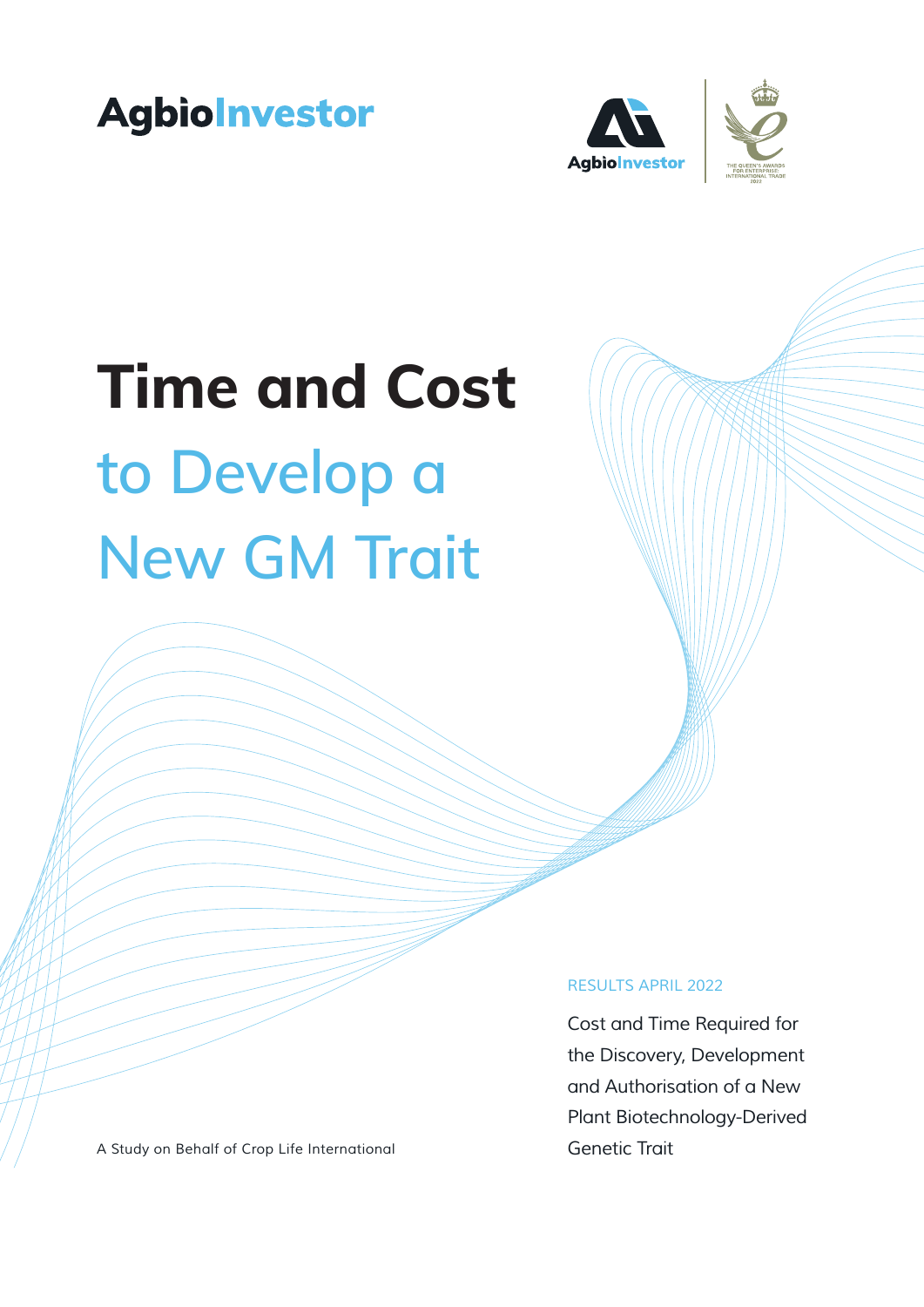

# **Contents**

| 01 | <b>Executive Summary</b>                                                  | 3  |
|----|---------------------------------------------------------------------------|----|
| 02 | Introduction                                                              | 6  |
| 03 | <b>Study Definitions</b>                                                  | 9  |
| 04 | <b>Glossary of Terms</b>                                                  | 12 |
| 05 | <b>Study Scope</b>                                                        | 14 |
|    | <b>Methods</b>                                                            | 16 |
| 06 | <b>Study Results</b>                                                      | 17 |
|    | Part 1: Cost of a New Plant<br><b>Biotechnology-Derived Genetic Trait</b> | 18 |
|    | Part 2: Time by Activity Stage (Non-Consecutive)                          | 19 |
|    | Part 3: Time by Activity Stage (Consecutive)                              | 21 |
| 07 | <b>Discussion</b>                                                         | 23 |
| 08 | Key Results of the Study                                                  | 29 |
| 09 | <b>Survey Response Variance</b>                                           | 31 |
| 10 | Appendix 1: Study Plan                                                    | 33 |
| 11 | <b>Appendix 2: Questionnaire</b>                                          | 38 |
| 12 | <b>Disclaimer</b>                                                         | 43 |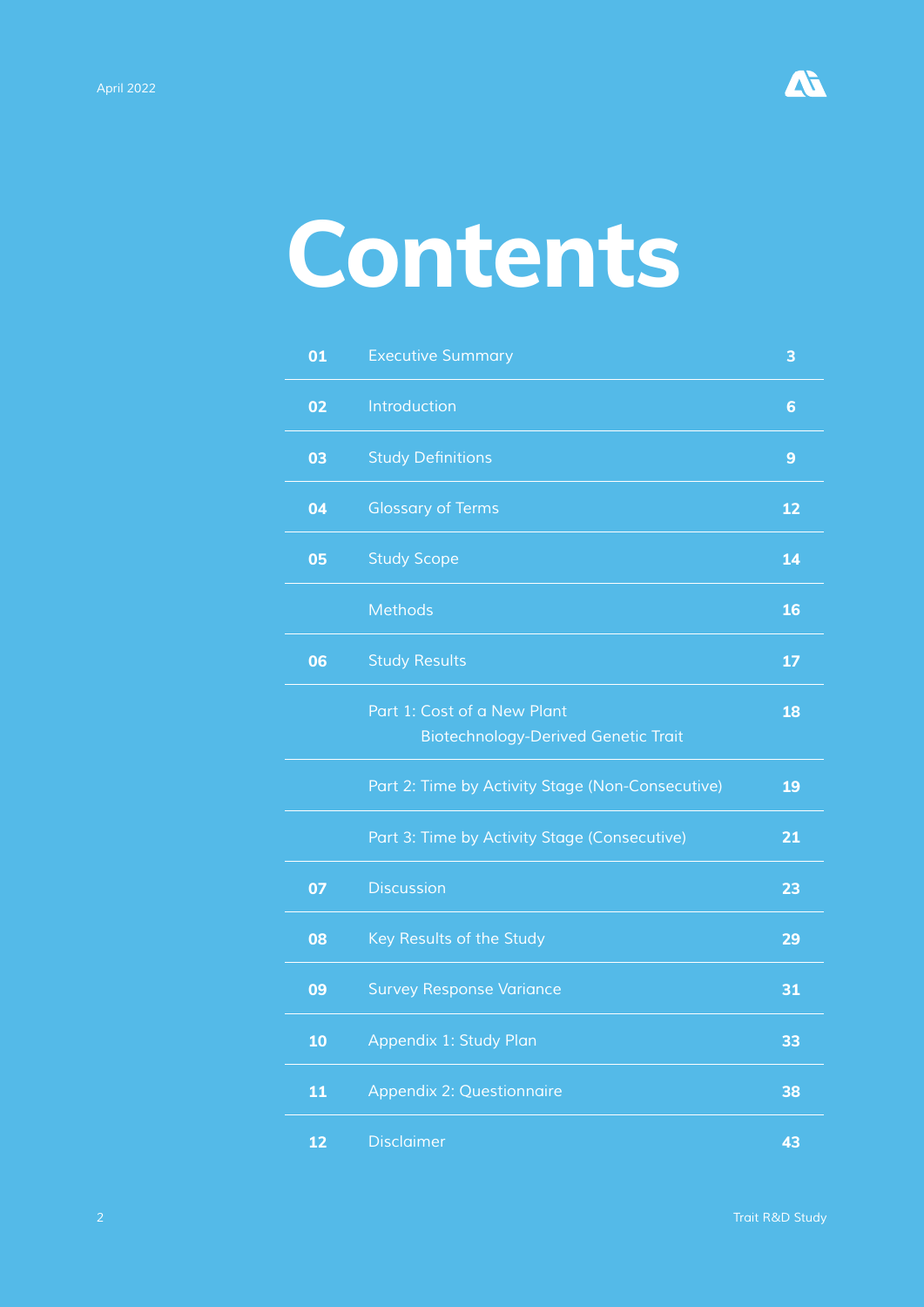

# **Executive Summary**

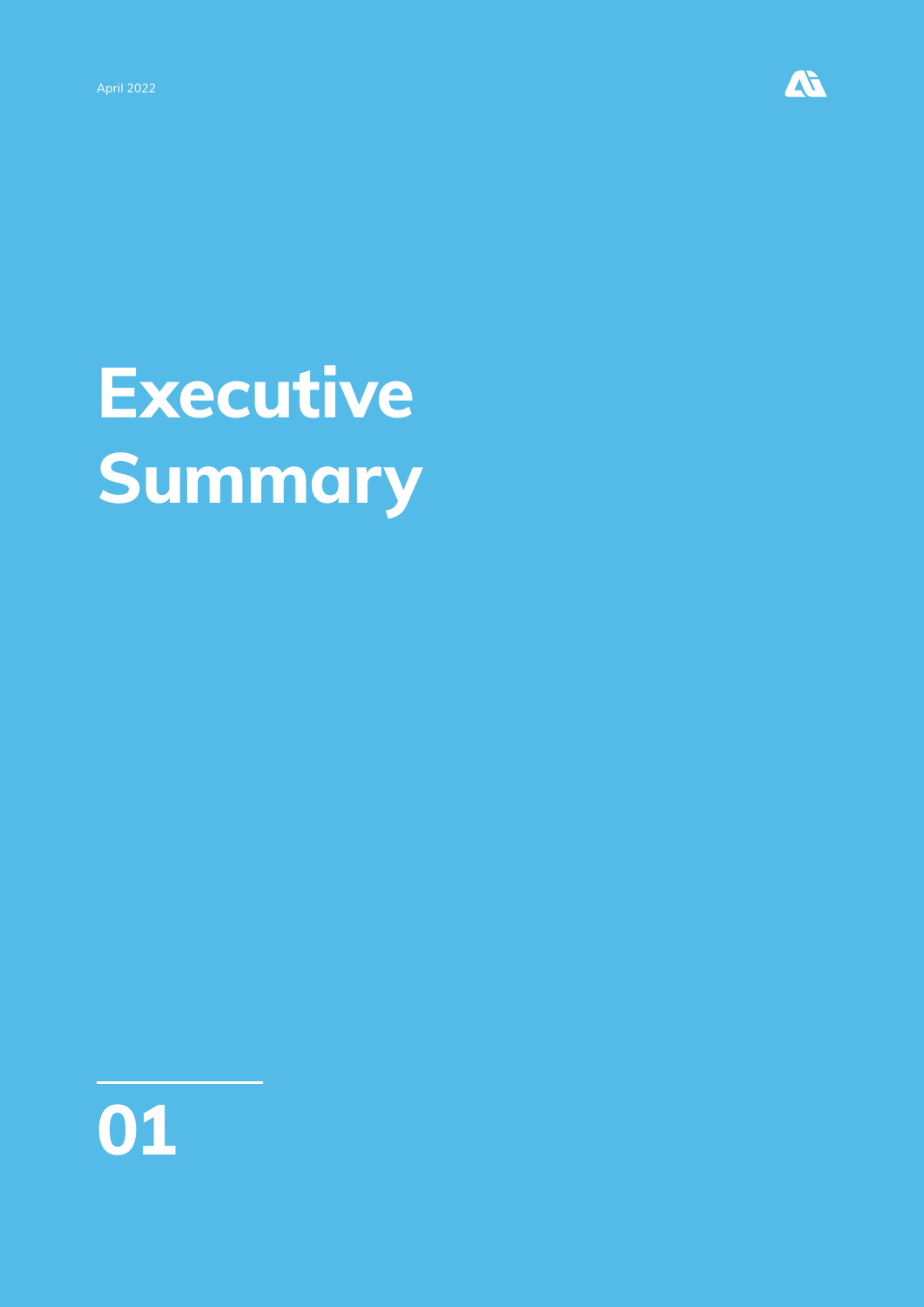

### **Executive Summary**

#### *Rationale*

- *To provide an up-to-date view on the cost and duration of the discovery, development and authorisation of a new plant biotechnology-derived trait that has received cultivation approval*  in at least two countries and import approvals from at least five *countries.*
- *The data to be collected was intended to demonstrate the current situation according to three main categories:*
	- *Cost of each part of the discovery, development and authorisation process.*
	- *Time involved to complete each part of the process needed to commercialise a biotechnology-derived genetic trait.*
	- *Total consecutive time required to bring a biotechnology-derived genetic trait from discovery to commercialisation (including authorisations).*
- *The aim of the study was to focus on a single novel trait and exclude the time and cost to develop and gain authorisation for stacked genetic traits containing multiple genetic events.*

#### *Method*

- *The data was collected via a questionnaire.*
- *The companies taking part were:*
	- *Bayer Crop Science*
	- *Corteva Agriscience*
	- *Syngenta*
	- *BASF Agricultural Solutions*
- *Responses were anonymised and compiled, with data averaged to produce a mean value for each activity stage.*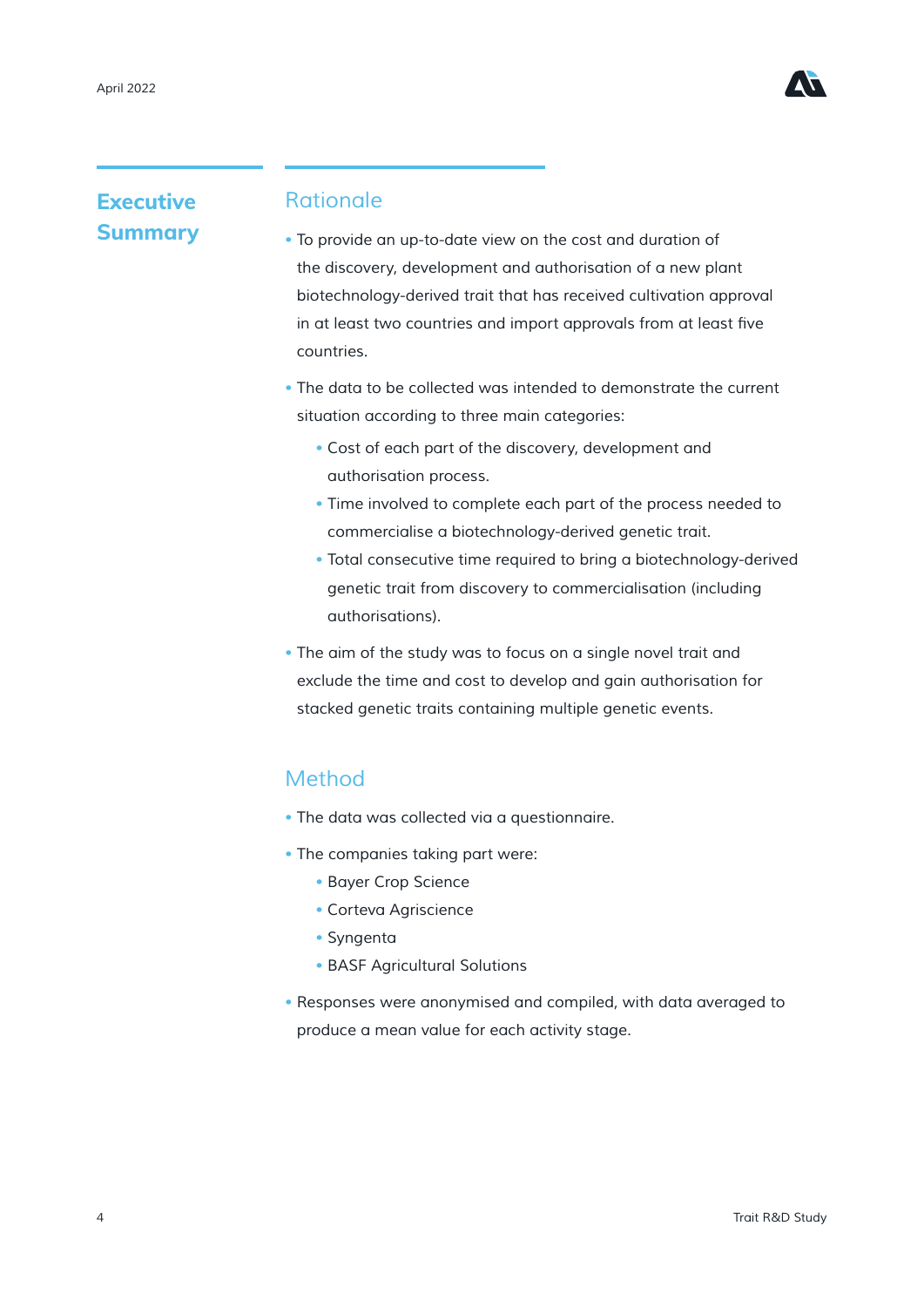

### **Executive Summary Continued**

#### *Findings*

- *The cost of discovery, development and authorisation of a new plant biotechnology-derived genetic trait commercialised in the period from 2017 to 2022 is \$115.0 million.*
- *The discovery phase of the process accounted for 6.6% of total costs and 13.3% of the non-consecutive total time.*
- *The genetic event construction and testing phase represented 55.8% of total costs and 35.6% of the non-consecutive total time.*
- *The regulatory phase, the longest duration of the overall process, accounted for 37.6% of total costs and 51.1% of the non-consecutive total time.*
- *The mean duration to bring a genetic trait to the point of commercialisation in 2017–2022 was 16.5 years. However, this study did not assess the time required to develop stacked trait varieties, which commonly represent commercial seed product offerings.*
- As indicated by a comparison with the previous study, the cost of *discovery, development and authorisation of a new plant biotechnologyderived genetic trait has declined from \$136 million in the 2008–2012 period to the current value of \$115 million, whilst the time required to complete the process has increased from 13.1 years to 16.5 years.*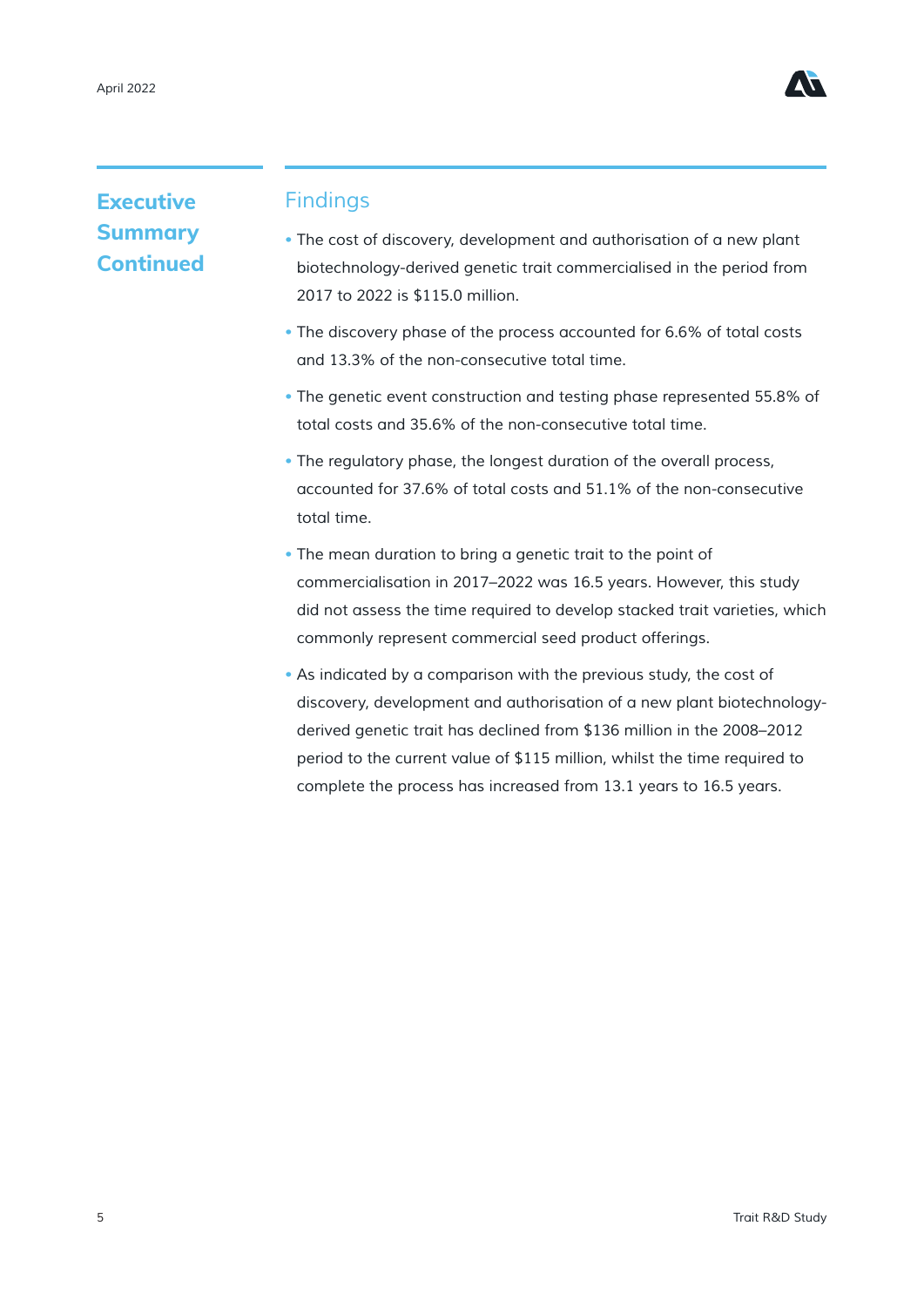

# **Introduction**



**02** The first instance of a biotechnology-derived *biotechnology-derived genetic trait in commercial agriculture was in 1995. Since then, the number of GM traits used in*  crops has increased significantly, *which in turn has increased the*  level of technification, as well as *the number of crop species and geographic spread.*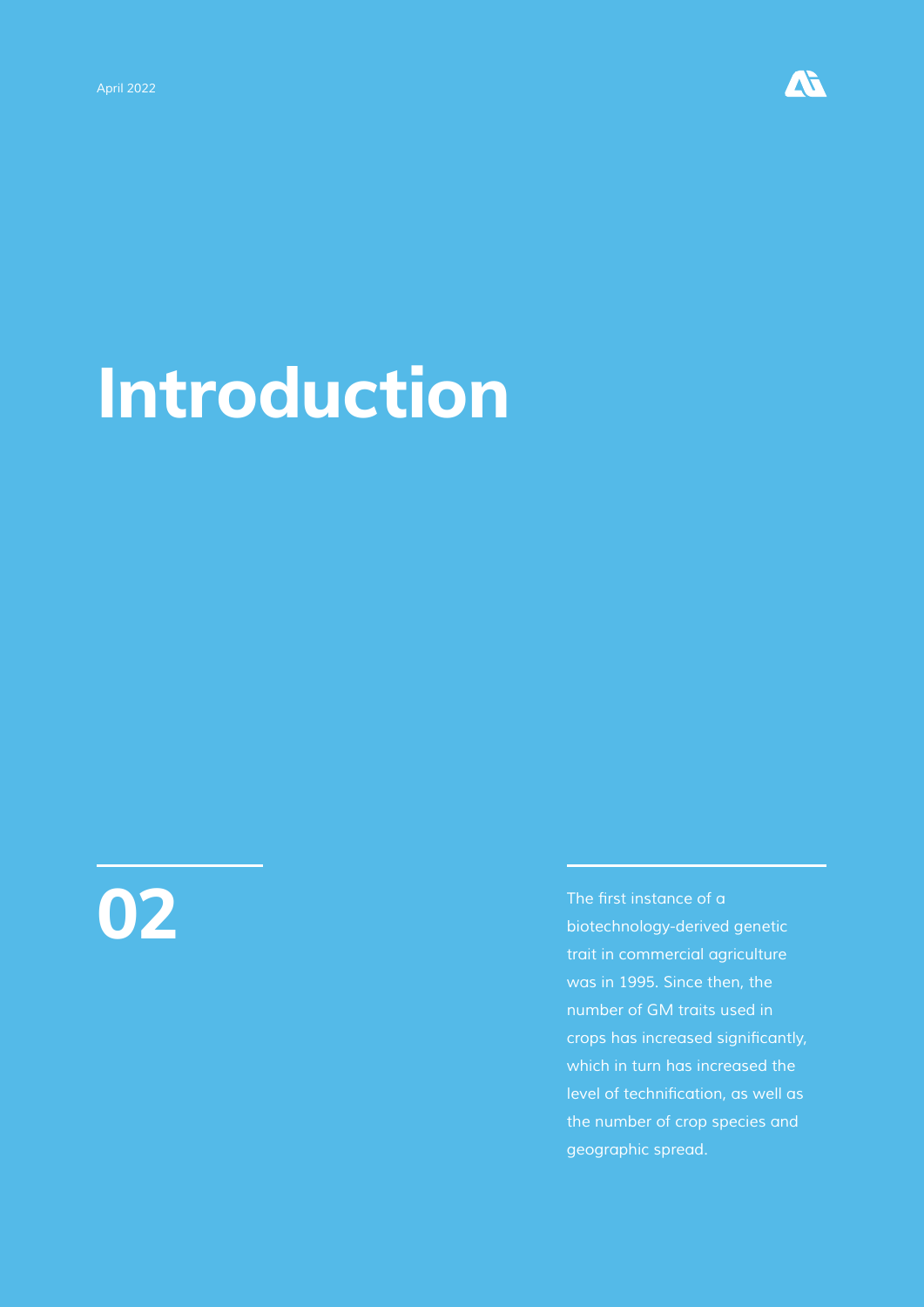

**Introduction** The first instance of a biotechnology-derived genetic trait in commercial *agriculture was in 1995. Since then, the number of GM traits used in*  crops has increased significantly, which in turn has increased the level of technification, as well as the number of crop species and geographic *spread. In 2020, 21 countries cultivated GM crops in a commercially*  significant volume, totalling an estimated 198.4 million hectares (including non-traded seed). Despite the relative confinement of GM crop cultivation *to a select number of countries, it is generally accepted that before GM crop varieties are commercialised for cultivation, crop varieties containing these traits must gain import approval from countries that import such crop commodities.*

#### **GM Crop-Cultivating Countries of Commercial Significance in 2020**

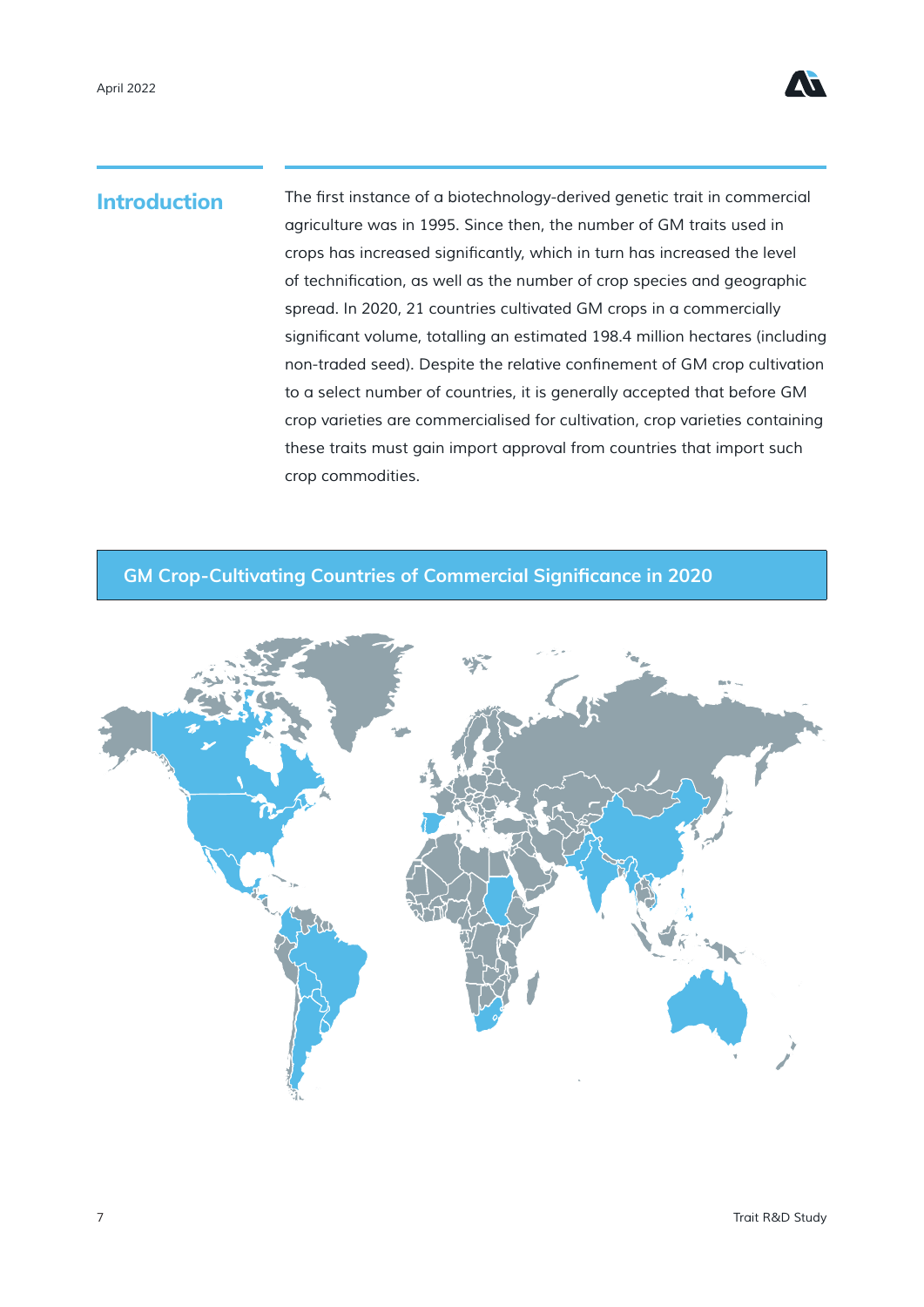

*As a result of a round of mergers and acquisitions, the number of multinational seed companies holding CropLife International membership and involved in research and development of GM traits has declined from six to four since 2017.*

| <b>Key Recent Company M&amp;A Events</b>                   |      |  |  |  |  |  |
|------------------------------------------------------------|------|--|--|--|--|--|
| <b>M&amp;A Event</b>                                       | Year |  |  |  |  |  |
| Syngenta acquired by ChemChina                             | 2017 |  |  |  |  |  |
| DuPont and Dow merge to form Corteva                       | 2017 |  |  |  |  |  |
| <b>Bayer acquired Monsanto</b>                             | 2018 |  |  |  |  |  |
| BASF acquired the majority of Bayer's former seed business | 2018 |  |  |  |  |  |

*This study was conducted in order to establish the average cost and duration of the process associated with the discovery, development and authorisation of a new biotechnology-derived genetic trait that has gained cultivation approval in two countries or more, as well as*  gaining import approval in at least five countries. Although the majority *of commercial products contain stacked traits (i.e. contain one or more biotechnology-derived genetic traits combined through conventional breeding), the aim of the study was to focus on a single novel trait, as this eliminates any costs related to the combining of traits.*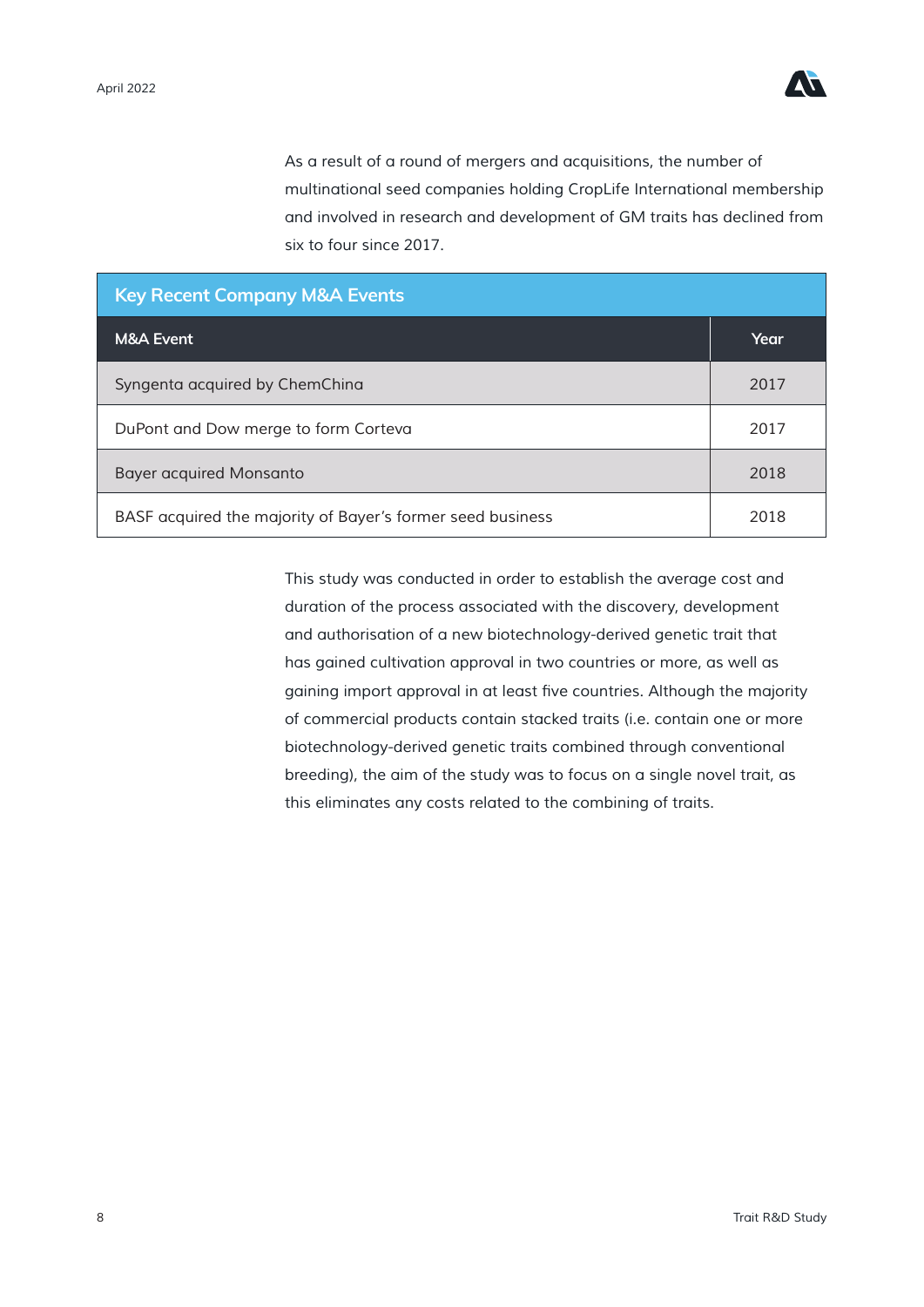

# **Study Definitions**



*The discovery, development and authorisation of biotechnologyderived genetic traits is a complex and time-consuming process. Overall, it can be separated into three development stages, which can be further broken down into activity stages.*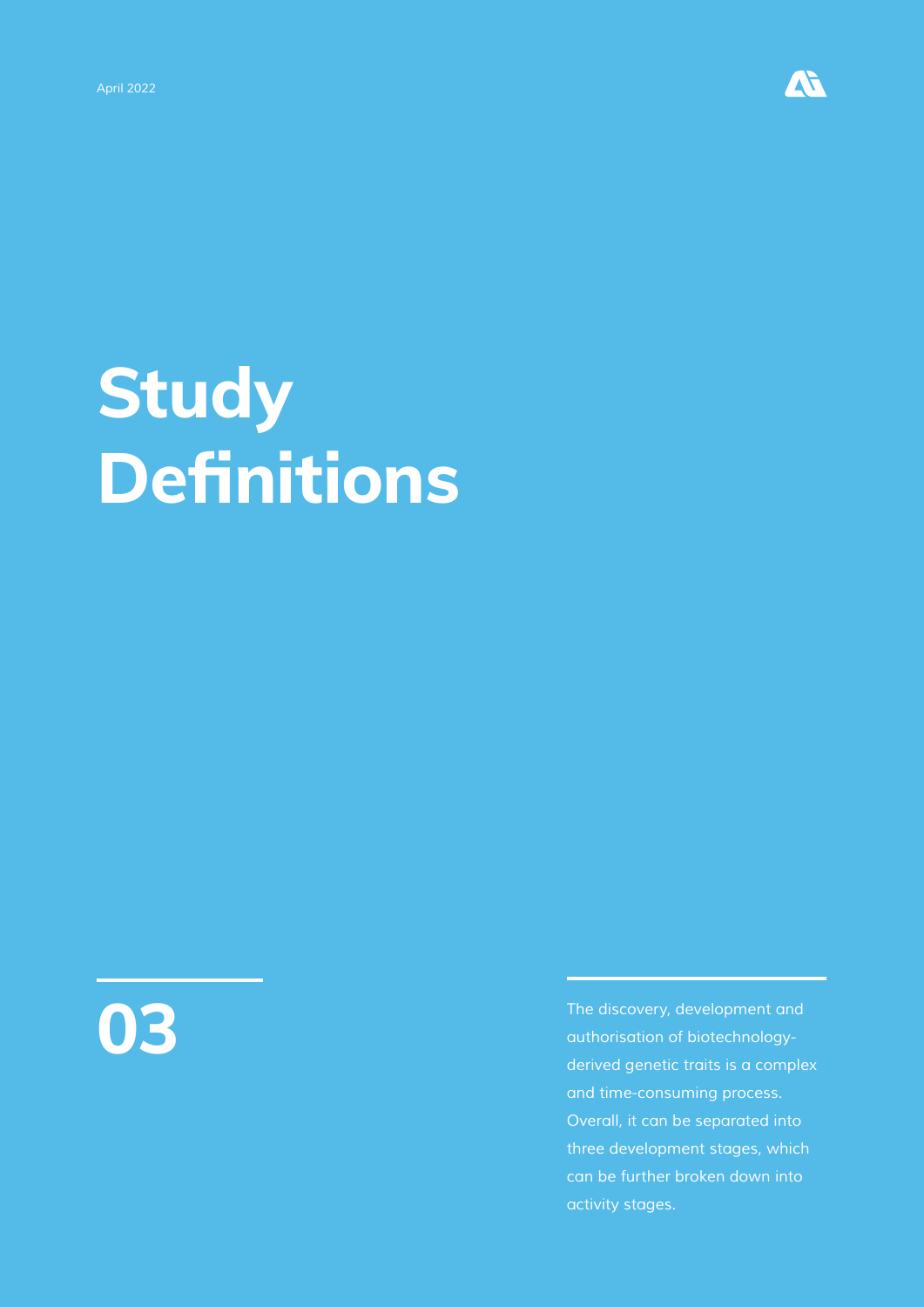

### **Study Definitions**

*The discovery, development and authorisation of biotechnology-derived genetic traits is a complex and time-consuming process. Overall, it can be separated into three development stages, which can be further broken down into activity stages.*

The first stage is the discovery and identification of candidate genes that *confer the desired trait, such as herbicide tolerance or insect resistance. Candidate genes can be sourced from a range of organisms or*  synthetically generated through modification. The identification and initial *testing to demonstrate the biological activity of a candidate genetic trait*  occurs in the discovery phase. Only candidate genes that show sufficient *biological activity are selected for further development.*

| <b>Genetic Trait Development and Activity Stages</b> |                                              |  |  |  |  |  |  |
|------------------------------------------------------|----------------------------------------------|--|--|--|--|--|--|
| <b>Development Stage</b>                             | <b>Activity Stages</b>                       |  |  |  |  |  |  |
|                                                      | <b>Early Discovery</b>                       |  |  |  |  |  |  |
| <b>Discovery</b>                                     | Late Discovery                               |  |  |  |  |  |  |
|                                                      | <b>Construct Optimisation</b>                |  |  |  |  |  |  |
|                                                      | <b>Commercial Event Production</b>           |  |  |  |  |  |  |
| Genetic Event Construction and Testing               | & Selection                                  |  |  |  |  |  |  |
|                                                      | Introgression, Breeding & Wide-Area Test-    |  |  |  |  |  |  |
|                                                      | ing                                          |  |  |  |  |  |  |
|                                                      | <b>Regulatory Science</b>                    |  |  |  |  |  |  |
| Regulatory                                           | <b>Registration &amp; Regulatory Affairs</b> |  |  |  |  |  |  |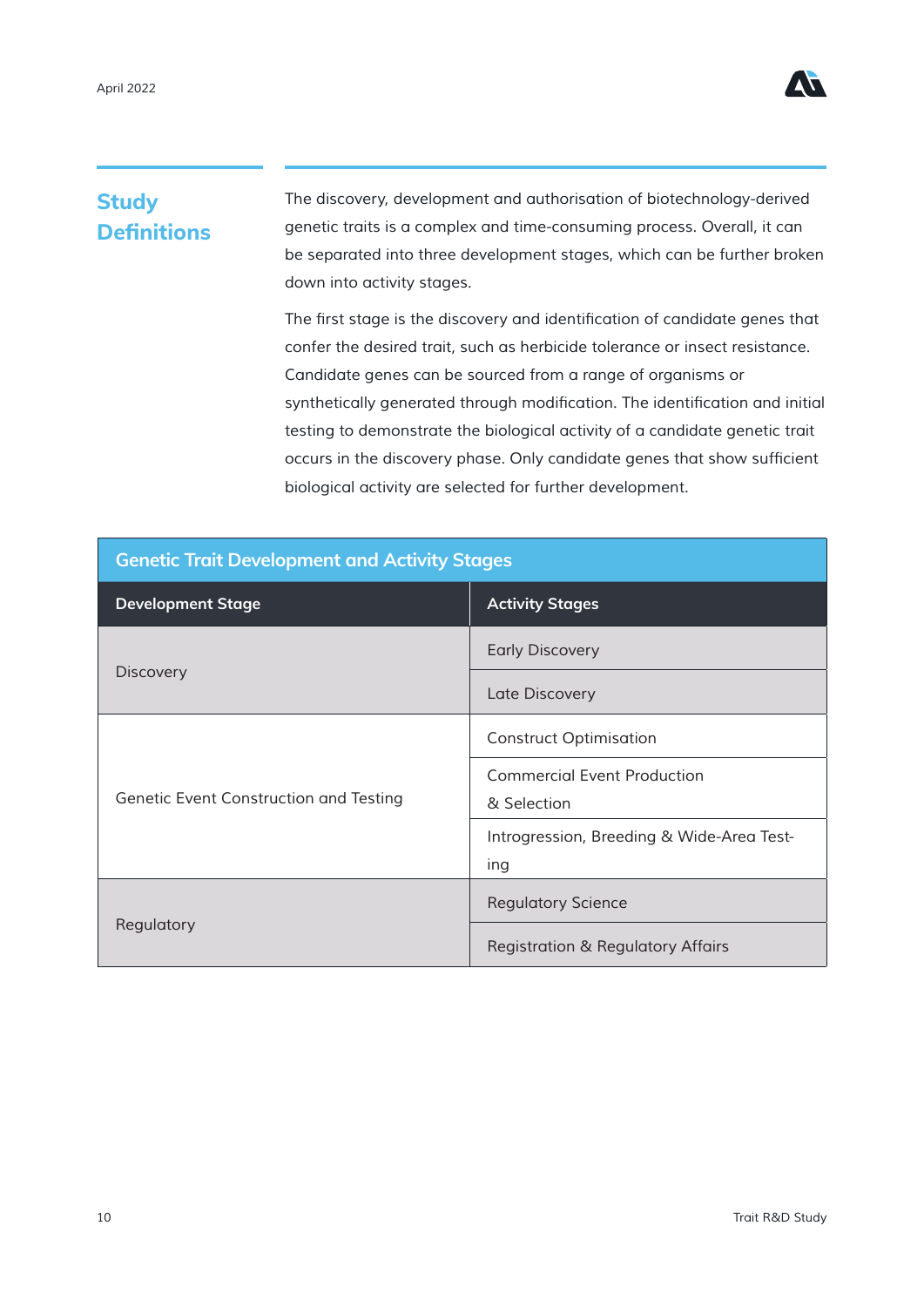

### **Study Definitions Continued**

*Candidate genetic traits that progress beyond the discovery phase into the genetic event construction and testing phase are typically combined with different promoter sequence in order to generate the most suitable genetic construct. Optimised genetic constructs are then incorporated*  into a specific crop for evaluation in greenhouse and field conditions. *Based on the performance of these genetic constructs, the candidates with the most commercial potential are selected for introgression into*  the developing company's elite germplasm. The resulting crop variety is then further evaluated under field conditions to confirm the biological *performance and commercial potential of the genetic trait.*

The final stage of the process is the regulatory phase. Developing *companies are required to submit applications to the authorities in countries where crop varieties utilising the genetic trait are intended to*  be cultivated, as well as in major importing countries where harvested *produce, or items derived from the crop, are to be imported for food and/or feed uses. In addition, intellectual property submissions will be undertaken to patent the genetic trait and commercially protect the invention for a period of time.*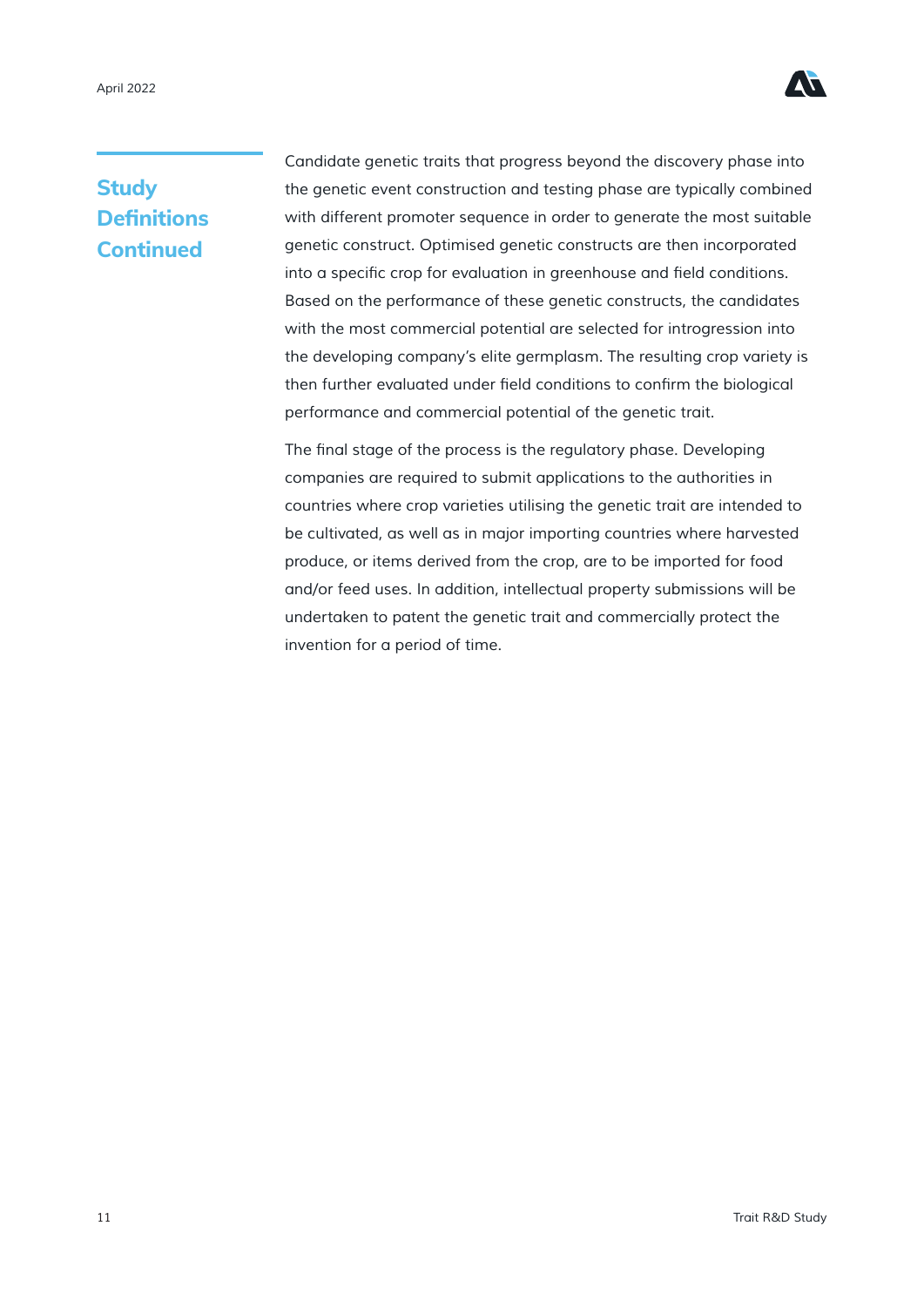

# **Glossary of Terms**

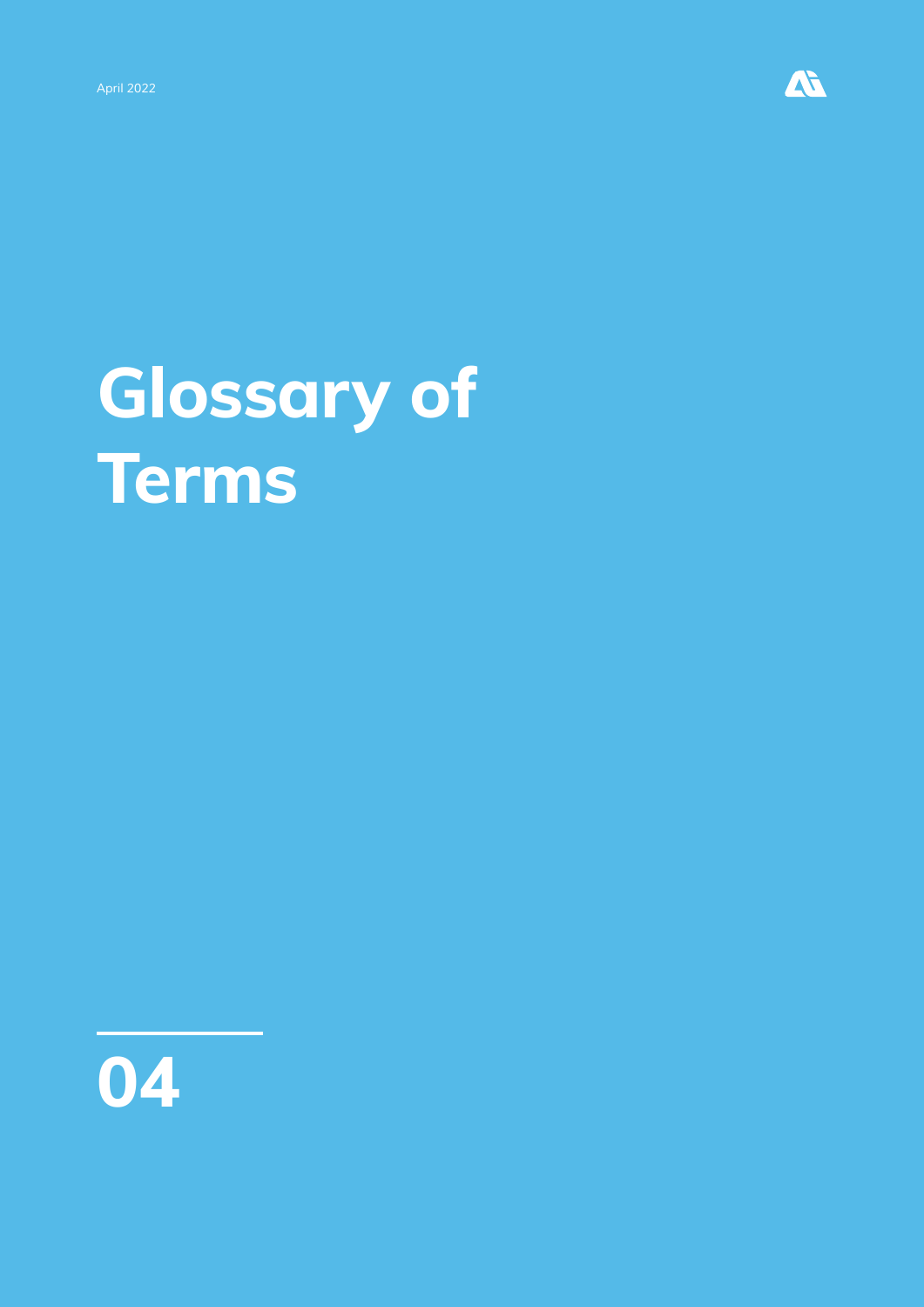

| <b>Glossary of Terms</b>        |                                                                                                                                                                                                   |  |  |  |  |  |  |
|---------------------------------|---------------------------------------------------------------------------------------------------------------------------------------------------------------------------------------------------|--|--|--|--|--|--|
| Term                            | <b>Definition</b>                                                                                                                                                                                 |  |  |  |  |  |  |
| Construct                       | The genetic sequence created to facilitate the production<br>of specific gene products once inserted in a cell containing,<br>at the minimum, a promoter, a gene of interest, and a<br>terminator |  |  |  |  |  |  |
| Gene expression                 | The generation of functional gene products from DNA/genes                                                                                                                                         |  |  |  |  |  |  |
| Genetic event                   | The insertion of a particular transgene into a specific location<br>on a chromosome                                                                                                               |  |  |  |  |  |  |
| Genetic sequences               | Typically, a structure comprising DNA organised into a gene<br>or genes                                                                                                                           |  |  |  |  |  |  |
| Genome                          | Sum of the total genetic material within a cell                                                                                                                                                   |  |  |  |  |  |  |
| Hybrid                          | Progeny generated by crossing two different inbred lines                                                                                                                                          |  |  |  |  |  |  |
| Introgression                   | The utilisation of conventional breeding methods to<br>incorporate a genetic event into a commercial crop variety or<br>inbred line                                                               |  |  |  |  |  |  |
| Promoter                        | A genetic sequence used to control the expression (timing<br>and rate of transcription) of another genetic sequence                                                                               |  |  |  |  |  |  |
| Research & Development<br>(R&D) | The complete process of bringing a new product from<br>discovery to the point of commercialisation                                                                                                |  |  |  |  |  |  |
| Selectable marker               | A gene that is introduced into a cell, along with the gene of<br>interest, to aid selection                                                                                                       |  |  |  |  |  |  |
| Stacked trait                   | The combination of two traits, typically between herbicide<br>tolerance and insect resistance                                                                                                     |  |  |  |  |  |  |
| Trait                           | A distinguishing characteristic or quality conveyed by a gene<br>sequence                                                                                                                         |  |  |  |  |  |  |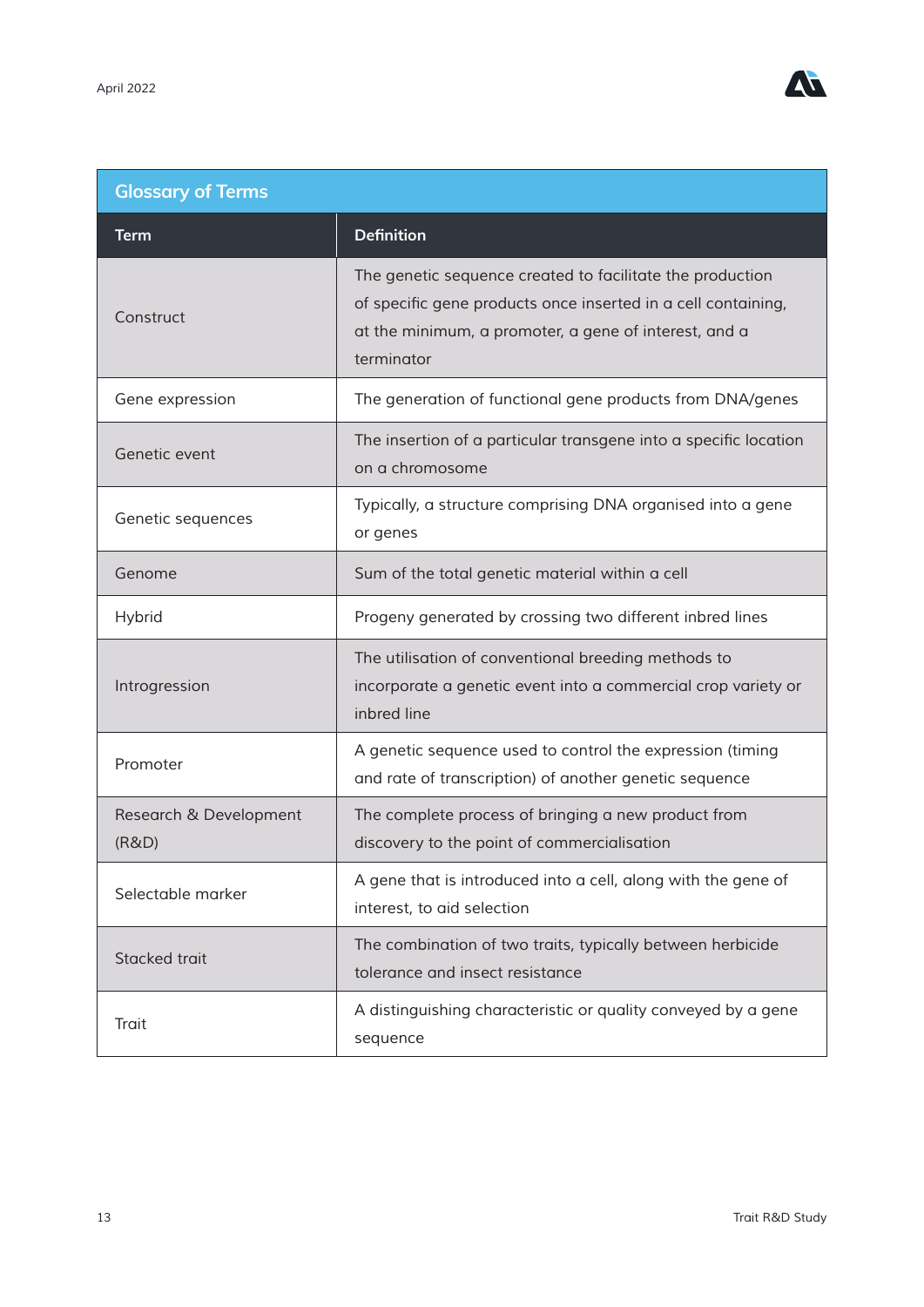

# **Study Scope**

**05**

*The primary aim of this study is to continue previous analysis and provide an up-to-date view on the cost and duration of the discovery, development and authorisation of a new plant biotechnologyderived trait that has received cultivation approval in at least two countries and import approvals from at least*  five countries.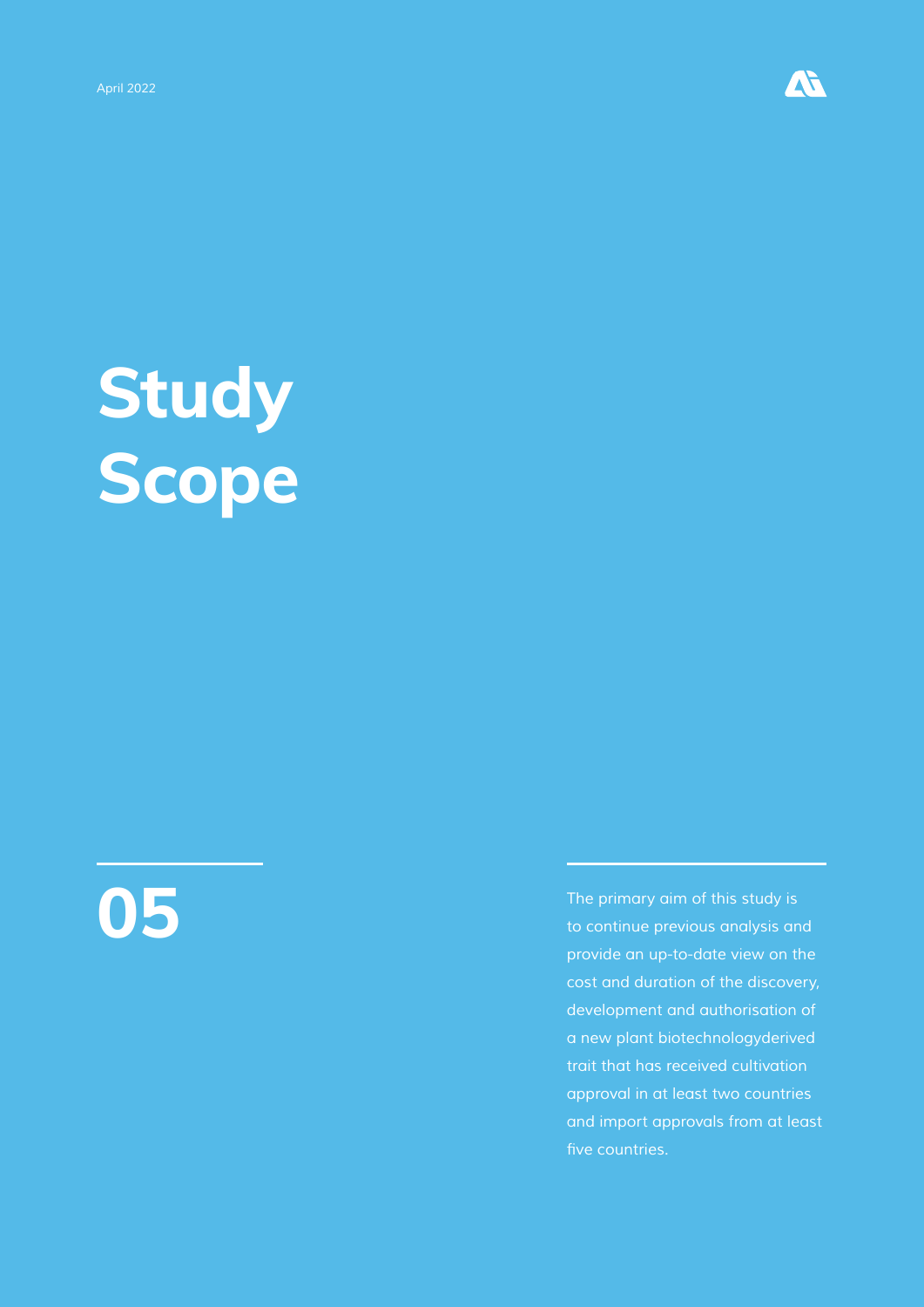

#### **Study Scope**

#### *Rationale*

*The primary aim of this study is to continue previous analysis and provide an up-to-date view on the cost and duration of the discovery, development and authorisation of a new plant biotechnologyderived trait that has received cultivation approval in at least two countries and import approvals*  from at least five countries. The data to be collected was intended to *demonstrate the current situation according to three main categories:*

- *Cost of each part of the discovery, development and authorisation process.*
- *• Time involved to complete each part of the process needed to commercialise a biotechnology-derived genetic trait.*
- *Total consecutive time required to bring a biotechnology-derived genetic trait from discovery to commercialisation (including authorisations).*

*The aim of the study was to focus on a single novel trait and exclude the time and cost to develop and gain authorisation for stacked genetic traits containing multiple genetic events.*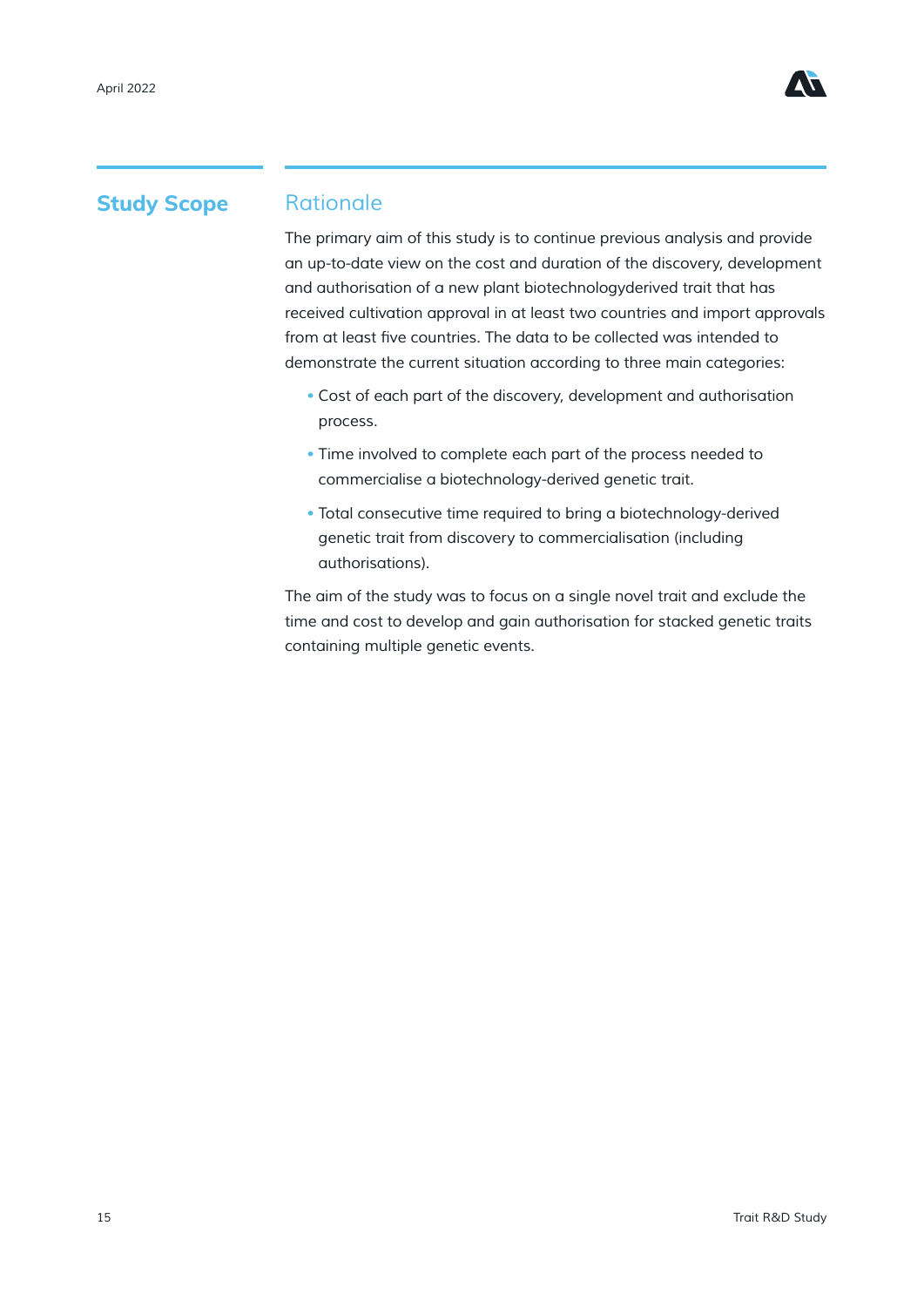

## **Study Scope continued**

#### *Methods*

*The study was conducted in line with the protocol attached in Appendix 1. The data was collected via a questionnaire, as found in Appendix 2, which was sent to the following CropLife International member companies:*

- *Bayer Crop Science*
- *Corteva Agriscience*
- *Syngenta*
- *BASF Agricultural Solutions*

*The companies taking part in this study have all been involved in the recent round of mergers and acquisitions that have occurred since 2017, and, as such, they have attempted to provide as accurate information as possible based on the data they have available.*

*Once completed and submitted to AgbioInvestor, each response was anonymised and compiled. All data was then averaged to produce a mean value for each activity stage; however, there was a reasonable degree of variance across the responses, which is described later in this report. Where the analysis required that companies submit data for more than one crop, for example, in Part 1 of the study, data was averaged before being compiled. In the case where data was incomplete or lacked a response, mean values were calculated on a pro rata basis.*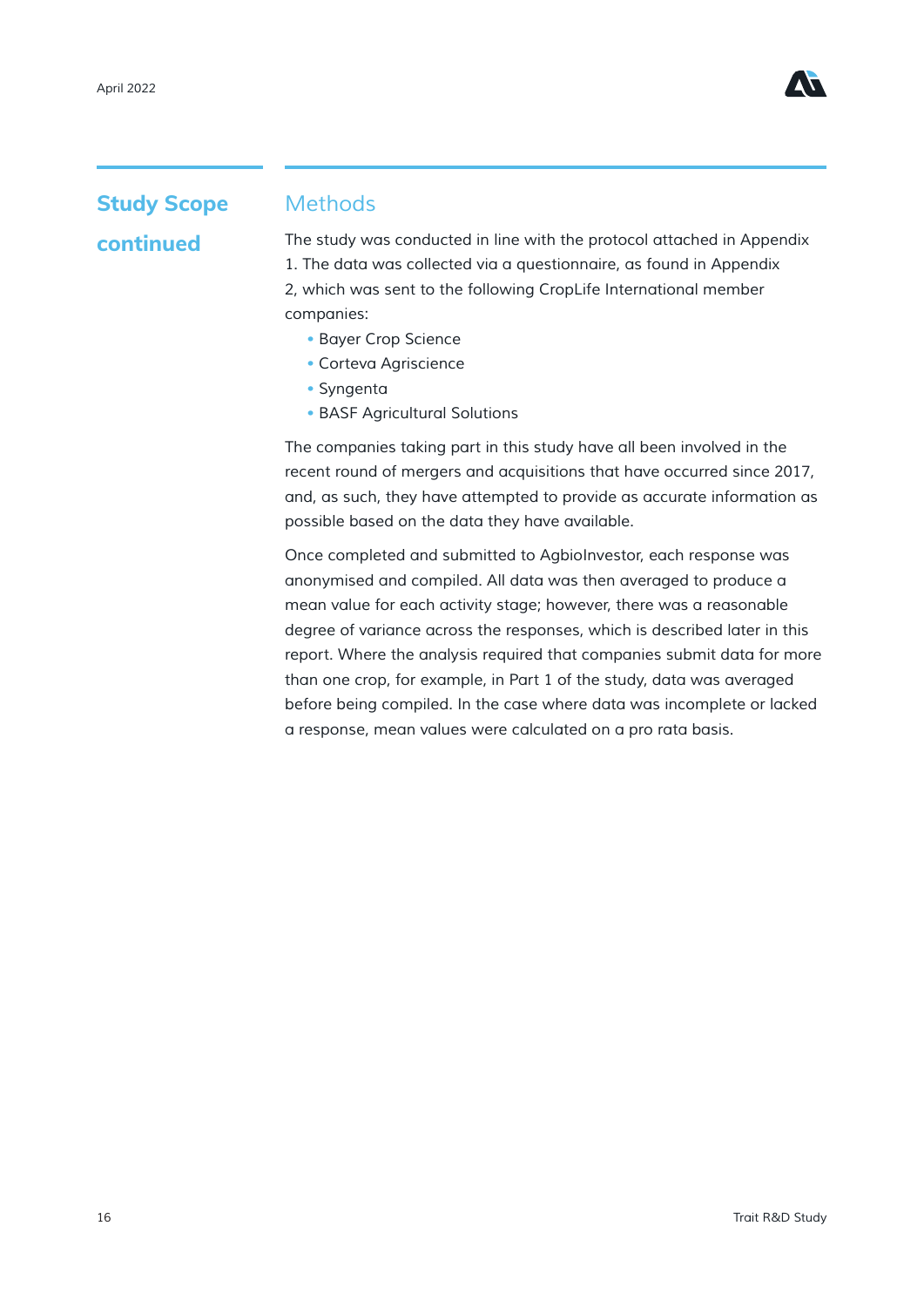

# **Study Results**



*The primary aim of this study is to continue previous analysis and provide an up-to-date view on the cost and duration of the discovery, development and authorisation of a new plant biotechnologyderived trait that has received cultivation approval in at least two countries and import approvals from at least*  five countries.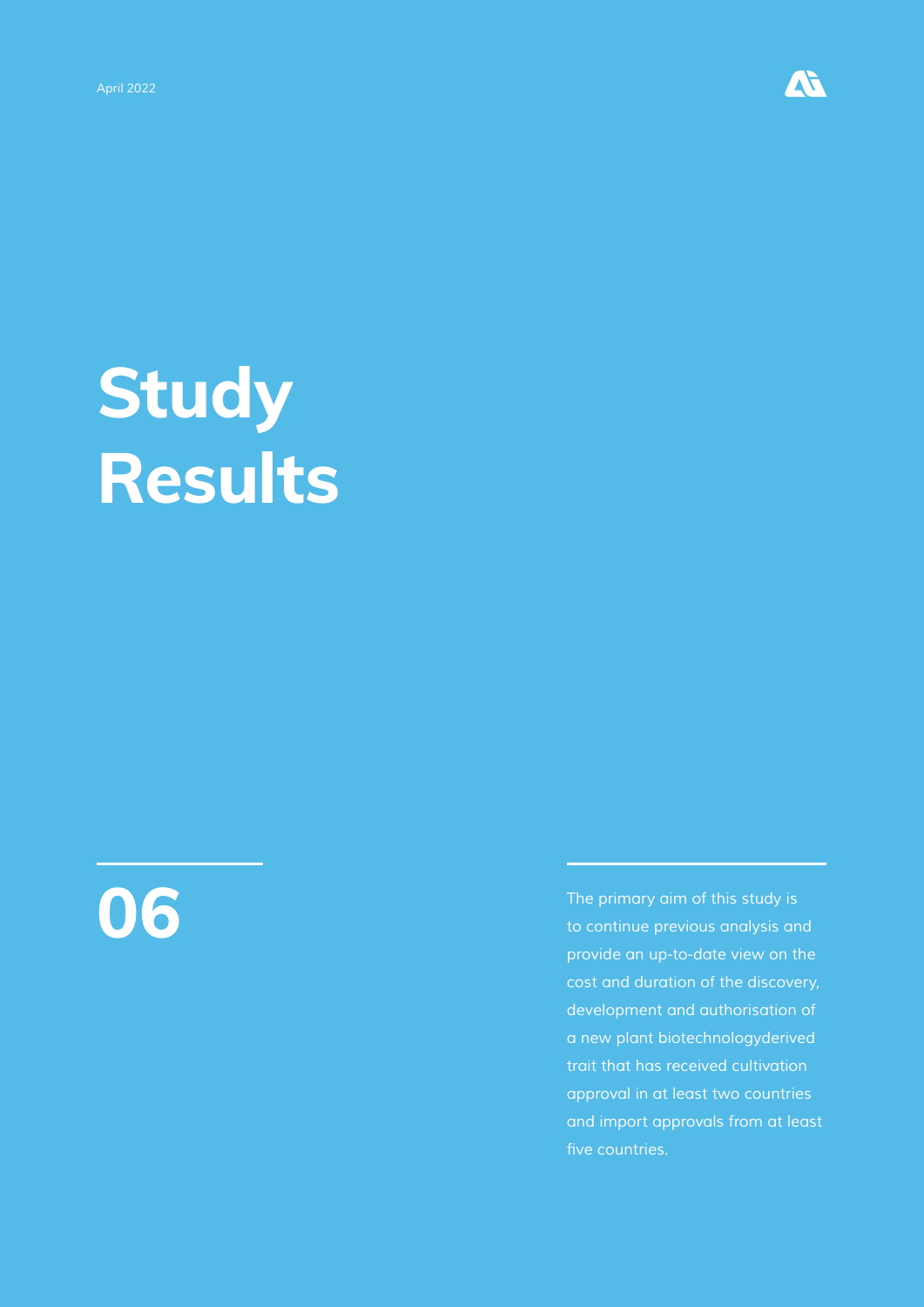

#### *Part 1: Cost of New Plant Biotechnology-Derived Genetic Trait* **Study Results**

*CropLife International members were surveyed to establish the average cost of the discovery, development and authorisation of a new plant biotechnology-derived genetic trait that was introduced or scheduled for introduction between 2017 and 2022.* 

*All companies surveyed have provided a response; however, due to the impact of recent mergers and acquisitions, only one of these companies is comparable to pre-2017. However, the companies have attempted to provide as accurate information as possible based on the data they have available.*

*In the case where a company has provided incomplete data for an activity stage, mean values were calculated for the activity stage on a pro rata basis, according to the number of responses received.*

| والمالح المائد المتحالف الموالي الموالية المسائلة والمتحالف المناقبة والموالية<br>-27 |              |                            |  |  |  |  |  |  |  |  |
|---------------------------------------------------------------------------------------|--------------|----------------------------|--|--|--|--|--|--|--|--|
| <b>Activity Stage</b>                                                                 | Cost $($m.)$ | <b>Number of Responses</b> |  |  |  |  |  |  |  |  |
| <b>Early Discovery</b>                                                                | 2.8          | 3                          |  |  |  |  |  |  |  |  |
| Late Discovery                                                                        | 4.8          | 3                          |  |  |  |  |  |  |  |  |
| <b>Construct Optimisation</b>                                                         | 13.4         | $\overline{4}$             |  |  |  |  |  |  |  |  |
| <b>Commercial Event Production &amp; Selection</b>                                    | 21.8         | $\overline{4}$             |  |  |  |  |  |  |  |  |
| Introgression, Breeding & Wide-Area Testing                                           | 29           | $\overline{4}$             |  |  |  |  |  |  |  |  |
| <b>Regulatory Science</b>                                                             | 32.9         | $\overline{4}$             |  |  |  |  |  |  |  |  |
| <b>Registration &amp; Regulatory Affairs</b>                                          | 10.3         | $\overline{4}$             |  |  |  |  |  |  |  |  |
| <b>Total</b>                                                                          | 115          | N/A                        |  |  |  |  |  |  |  |  |

#### **Cost of a New Plant Biotechnology-Derived Genetic Trait 2017–2022 (\$ m.)**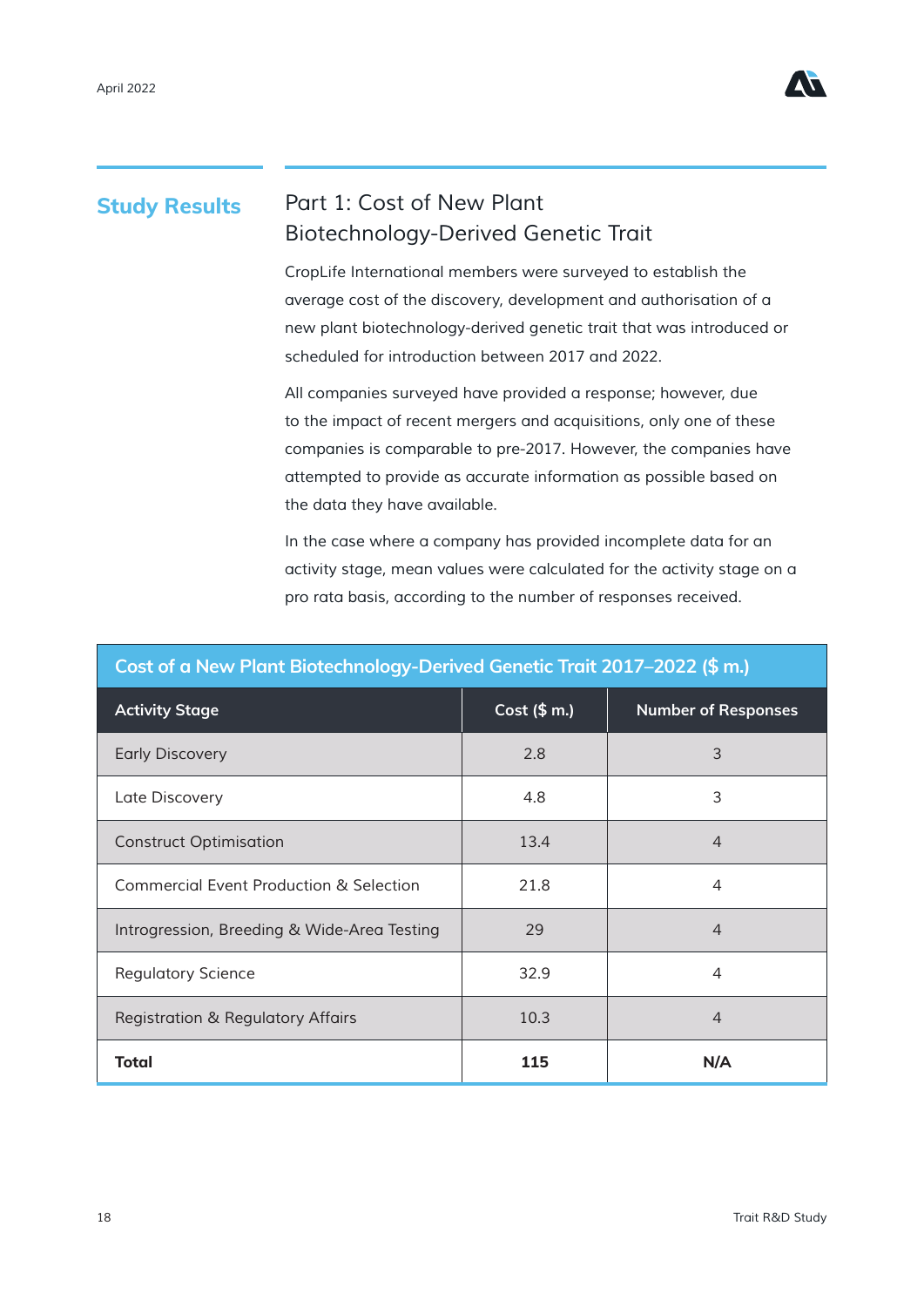

## **Study Results Continued**

*Analysis of the company responses shows that mean cost associated with the discovery, development and authorisation of a new plant biotechnology-derived genetic trait introduced between 2017 and 2022 is \$115.0 million.*

*The analysis also shows that the largest mean cost was associated with regulatory science at \$32.9 million (28.6% of total costs), followed by introgression, breeding and wide-area testing with a mean cost of \$29.0 million (25.2%).*

*When summing these activity stages into groups of discovery (early and late discovery), genetic event construction and testing (construct optimisation, commercial event production and selection, and introgression, breeding and wide-area testing), and regulatory (regulatory science and registration and regulatory affairs), genetic event construction and testing form the bulk of overall costs at \$64.2 million, followed by regulatory at \$43.2 million and discovery at \$7.6 million.*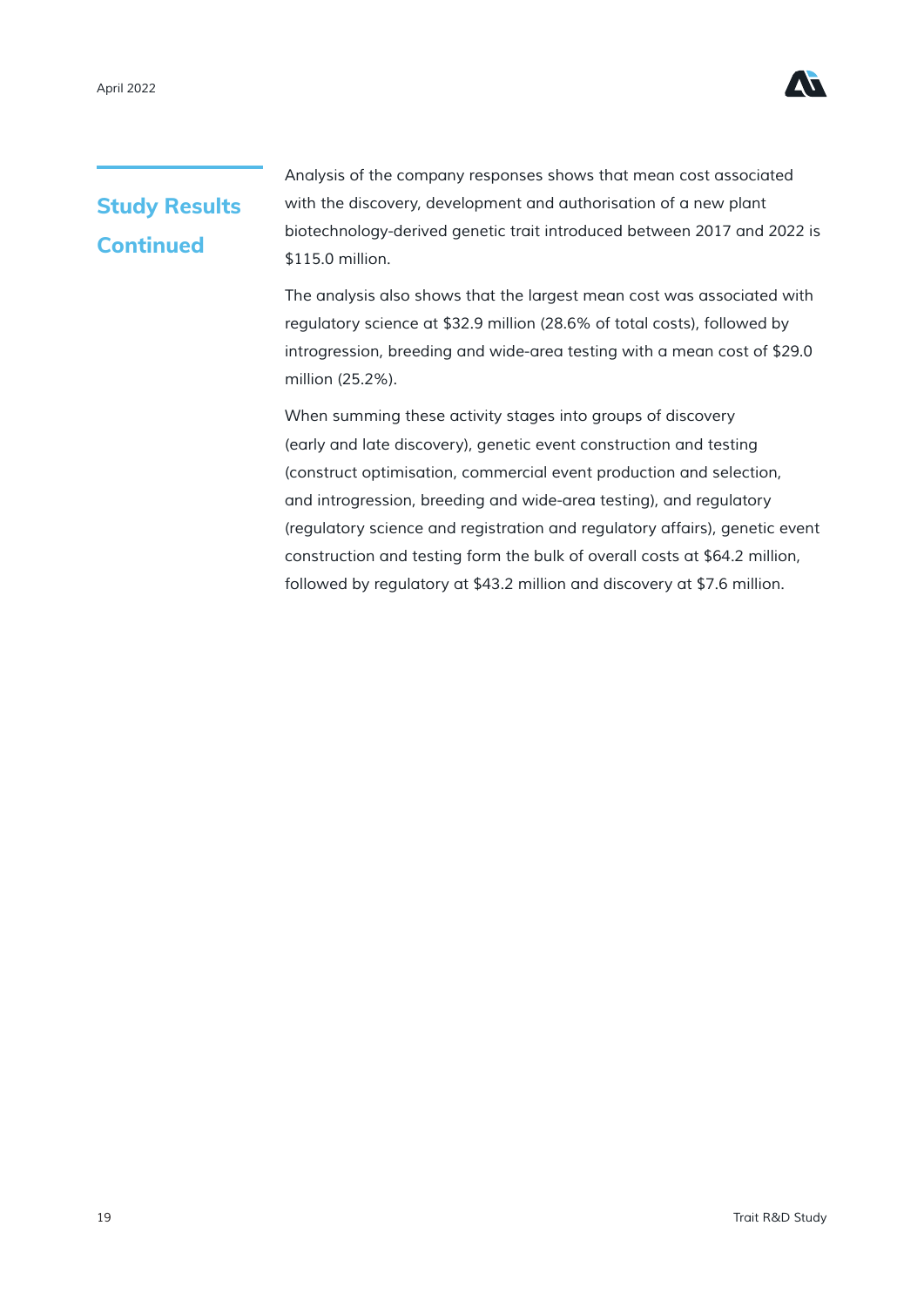

### **Study Results Continued**

#### *Part 2: Time by Activity Stage (Non-Consecutive)*

*The second part of the study was undertaken to determine the time involved to complete each activity stage in the discovery, development and authorisation of a new plant biotechnology-derived genetic trait that was introduced or scheduled for introduction between 2017 and 2022.*

*As previously stated, due to the impact of recent mergers and acquisitions, companies have attempted to provide as accurate information as possible based on the data they have available.*

*The mean results are shown in the table below:*

| Duration for a Genetic Trait Commercialised Between 2017 and 2022 (Months) |                          |                            |  |  |  |  |  |  |  |
|----------------------------------------------------------------------------|--------------------------|----------------------------|--|--|--|--|--|--|--|
| <b>Activity Stage</b>                                                      | <b>Duration (Months)</b> | <b>Number of Responses</b> |  |  |  |  |  |  |  |
| <b>Early Discovery</b>                                                     | 25.5                     | $\overline{4}$             |  |  |  |  |  |  |  |
| Late Discovery                                                             | 27.7                     | 4                          |  |  |  |  |  |  |  |
| <b>Construct Optimisation</b>                                              | 28.6                     | 4                          |  |  |  |  |  |  |  |
| <b>Commercial Event Production &amp; Selection</b>                         | 35.3                     | 4                          |  |  |  |  |  |  |  |
| Introgression, Breeding & Wide-Area Testing                                | 78.6                     | $\overline{4}$             |  |  |  |  |  |  |  |
| <b>Regulatory Science</b>                                                  | 112.2                    | $\overline{4}$             |  |  |  |  |  |  |  |
| <b>Registration &amp; Regulatory Affairs</b>                               | 92.4                     | $\overline{4}$             |  |  |  |  |  |  |  |
| <b>Total</b>                                                               | 400.1                    | N/A                        |  |  |  |  |  |  |  |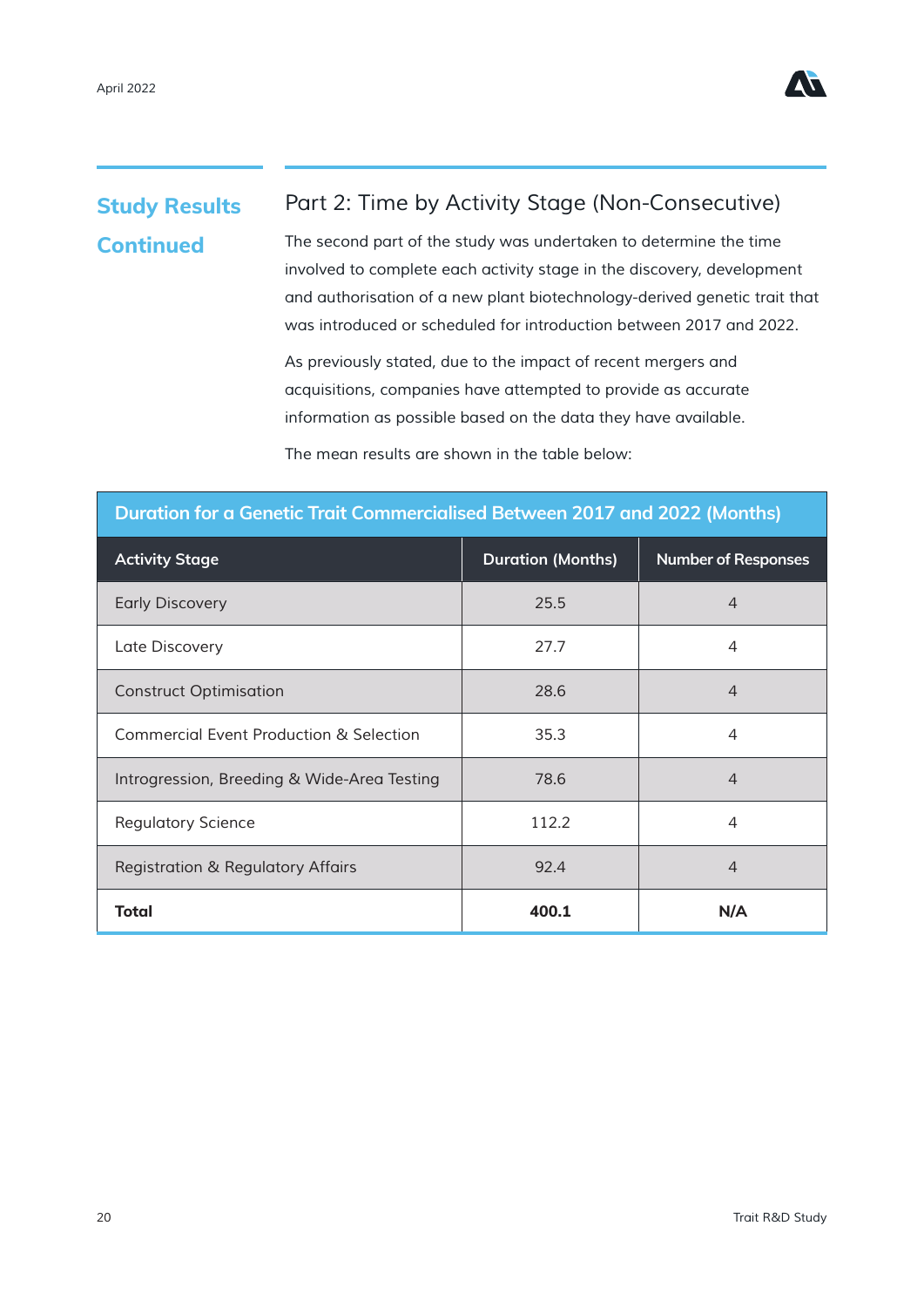

#### *Part 3: Time by Activity Stage (Consecutive) Part 2 of the study shows the non-consecutive time, where activity stages*  may overlap and run nonconsecutively; however, this does not reflect the **Study Results Continued**

*actual duration of the overall process.*

This final part of the study was intended to establish the mean actual *time involved in the discovery, development and authorisation of a new plant biotechnology-derived genetic trait commercialised in the period from 2017 to 2022. The mean of the responses received from each company is shown in the following table.*

| Mean Duration to Bring a Genetic Trait to the Point of Commercialisation in 2017–2022 |       |       |       |       |  |  |  |  |  |
|---------------------------------------------------------------------------------------|-------|-------|-------|-------|--|--|--|--|--|
| <b>Maize</b><br>All Crops*<br>Soybean<br>Cotton                                       |       |       |       |       |  |  |  |  |  |
| Months                                                                                | 239.5 | 199.5 | 156.0 | 198.3 |  |  |  |  |  |
| Years                                                                                 | 20.0  | 16.6  | 13.0  | 16.5  |  |  |  |  |  |

*\*Based on crops provided in company responses*

*Analysis of survey responses shows that the mean time required to bring a new plant biotechnologyderived genetic trait to the point of commercialisation was 16.5 years. However, there was considerable variation between the company responses and crop types. At the crop level, responses varied from 11.6 years to 24.0 years. Based on this analysis, cotton biotechnology-derived genetic traits took, on average, 13.0 years to be brought from early discovery to the point of commercialisation, compared to a lengthier process for soybean (16.6 years) and maize (20.0 years).*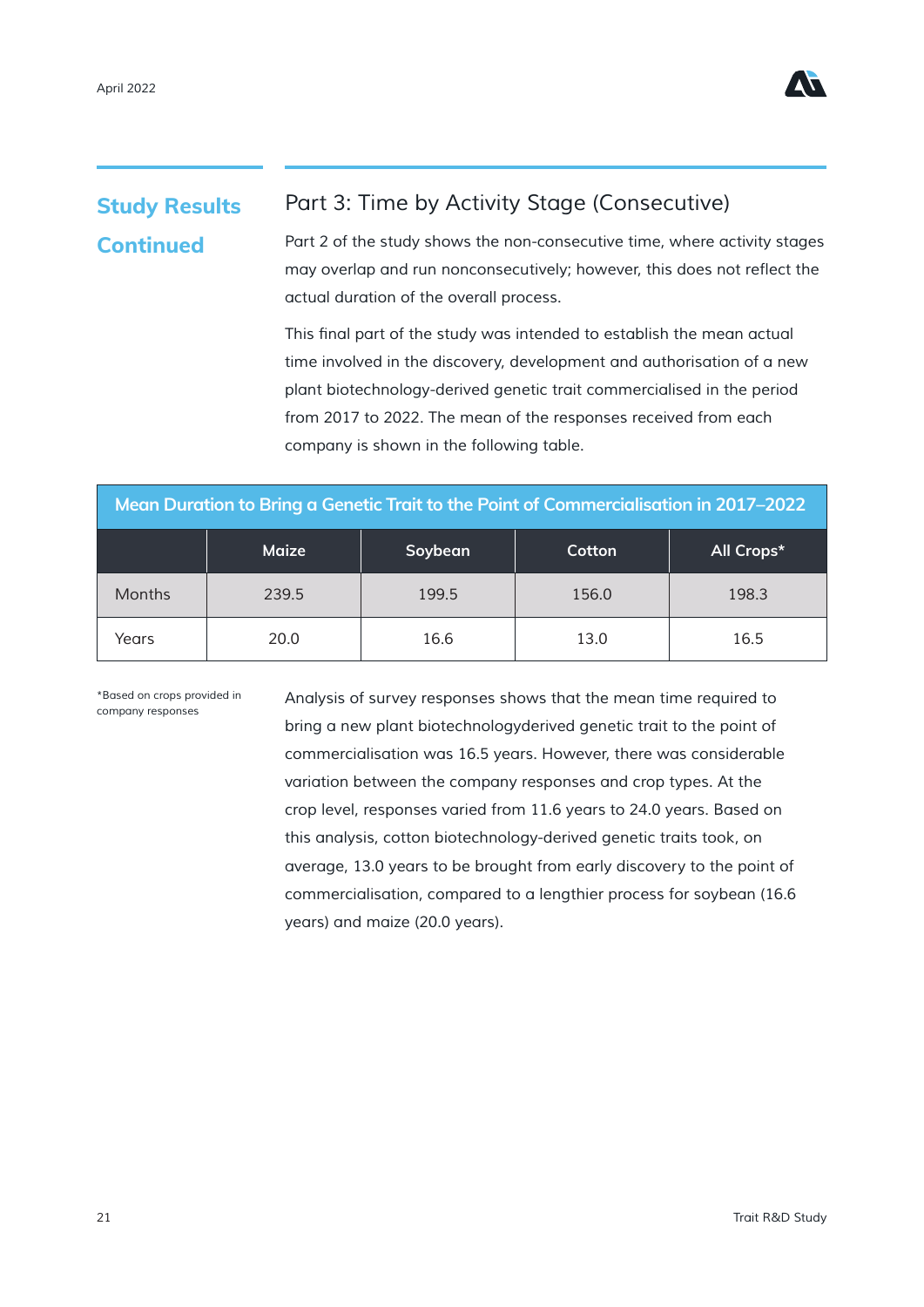

**Number of Years to Bring a Genetic Trait to the Point of Commercialisation in 2017–2022 Vs Year of Commencement for Individual Crop Responses**



### **Study Results Continued**

*The data in the graph above differs from that contained in the previous table, as this data refers not to mean values but to anonymised individual crop responses. The Y axis shows the number of years taken to complete the discovery, development and authorisation of a new plant biotechnologyderived genetic trait commercialised in the period from*  2017 to 2022, while the X axis shows the year of project commencement. The graph clearly shows that projects initiated post-2000 are taking less *time to reach the point of commercialisation compared to those initiated*  in the 1990's. In addition, projects initiated in the 1990's in this study *took longer to complete compared to those initiated in the same time*  period in the study conducted in 2011, as a result of a significantly longer *regulatory phase.*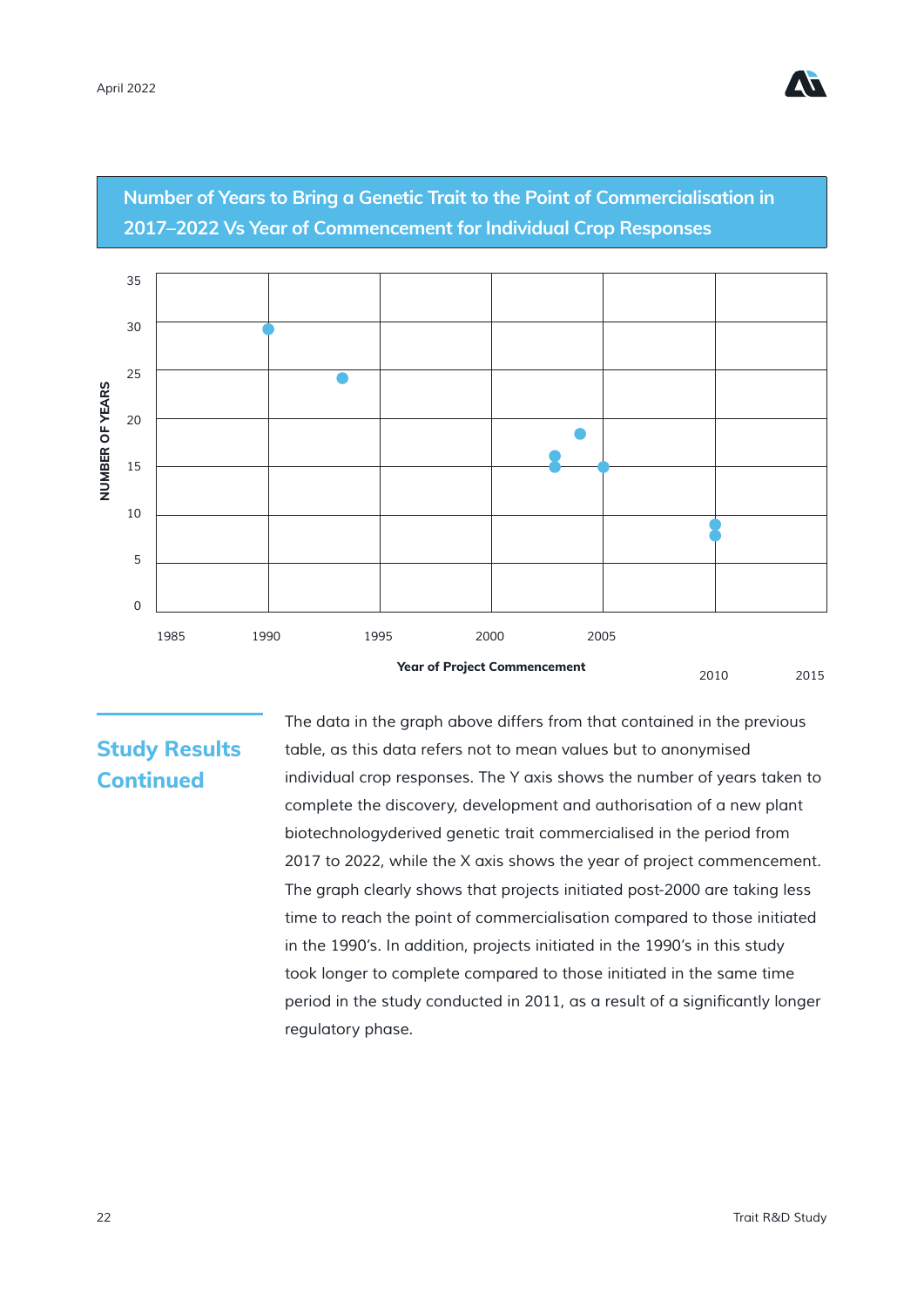

# **Discussion**

**07**

*This study was conducted to establish the average cost and duration of the process associated with the discovery, development and authorisation of a new biotechnology-derived genetic trait that has gained approval in two countries or more, as well as gaining import approval in at least*  five countries.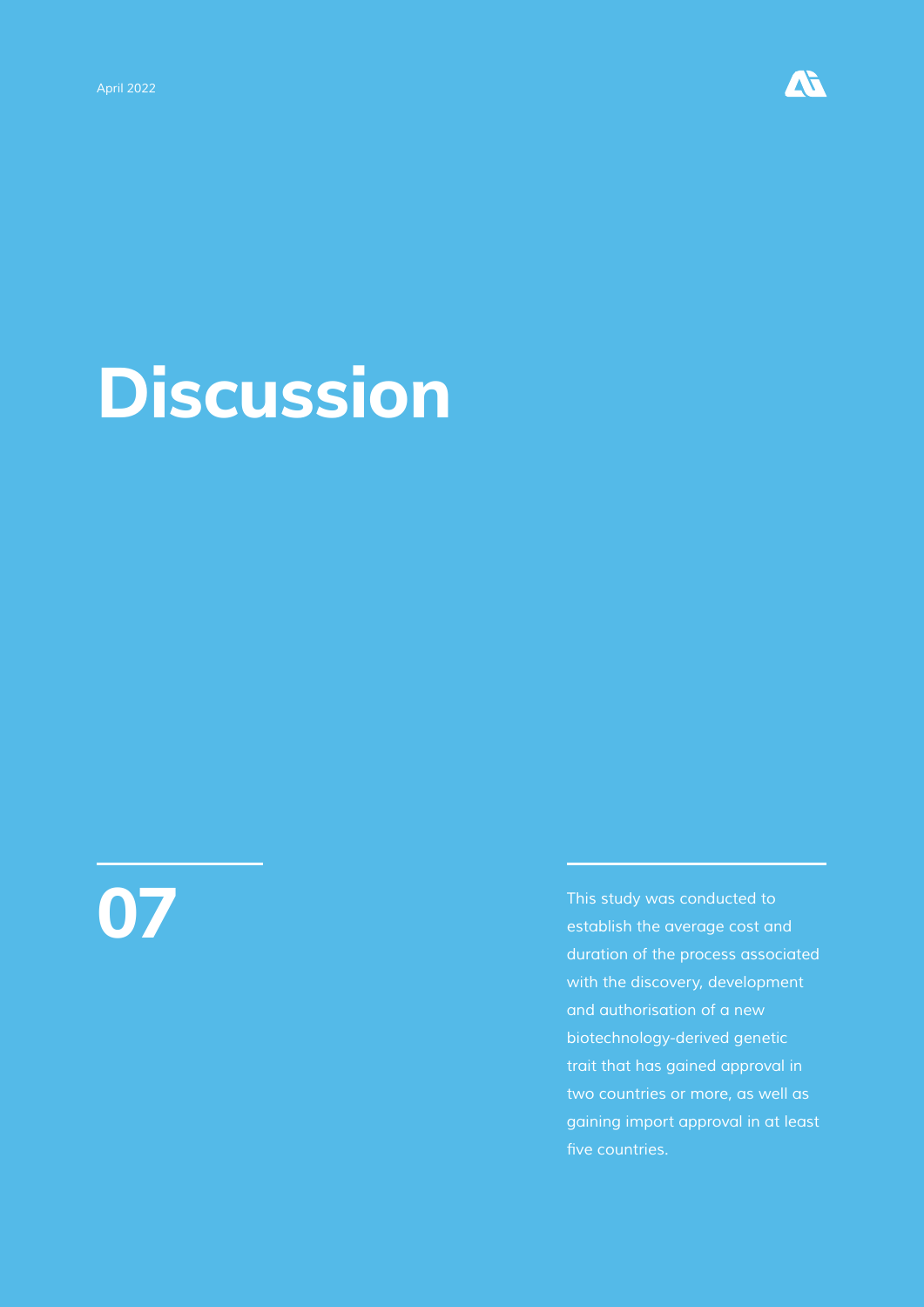

### **Discussion**

*This study was conducted to establish the average cost and duration of the process associated with the discovery, development and authorisation of a new biotechnology-derived genetic trait that has gained approval in two countries or more, as well as gaining import*  approval in at least five countries.

The companies taking part in this study account for the majority of the *commercialised GM traits used in agriculture today. These companies were provided with a questionnaire, the responses to which were anonymised, and the mean values established.*

*The results of the study indicate that the cost of bringing a new biotechnology-derived genetic trait to the point of commercialisation between 2017 and 2022 was on average \$115 million. In comparison to the previous CropLife International study that estimated the same costs, the analysis shows that the average cost has fallen from \$136 million in the 2008–2012 period to the current value of \$115 million, indicating a cost reduction of 15.4%.*



#### **Cost to Bring a Genetic Trait to the Point of Commercialisation by Period of Introduction**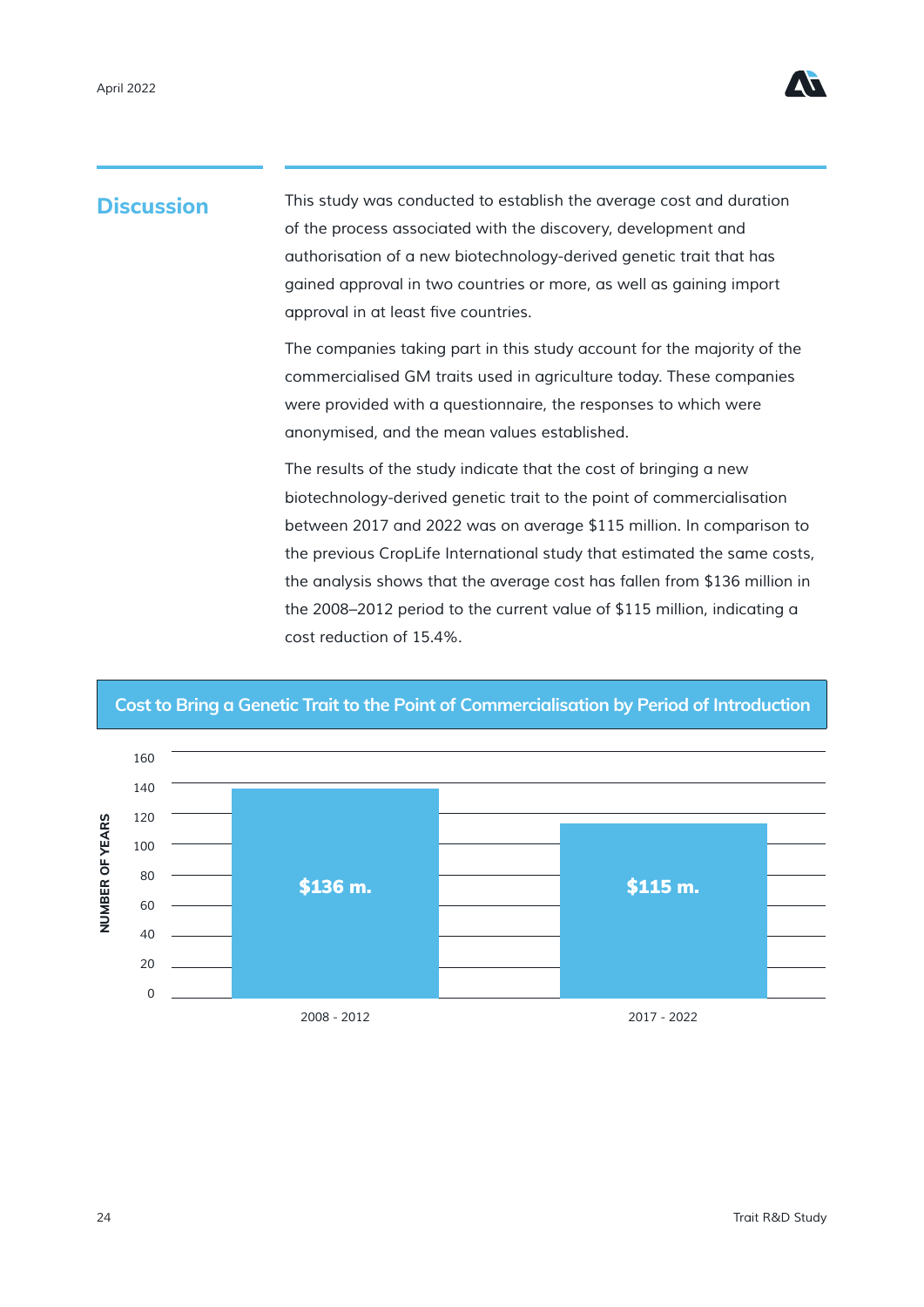

Within this, the majority of costs in the 2017–2022 period were directed *at genetic event construction and testing (construct optimisation, commercial event production and selection, and introgression, breeding and wide-area testing) at \$64.2 million, representing 55.8% of total costs. Following this, regulatory activities (regulatory science and registration and regulatory affairs) required an average of \$43.2 million, 37.6% of total costs, with the remaining \$7.6 million (6.6% of total costs) directed at discovery (early and late discovery).*

*The proportion of R&D expenditure between development categories has changed from that indicated in the previous study. While genetic event construction and testing have broadly remained comparable*  at 55.8% of total costs, the proportion required to fulfil regulatory activities has increased significantly to 37.6% of total costs; this higher *proportional spend has come at the expense of expenditure in the discovery phase, which has fallen from 22.8% of total costs in 2008–* 2012 to just 6.6% in 2017–2022.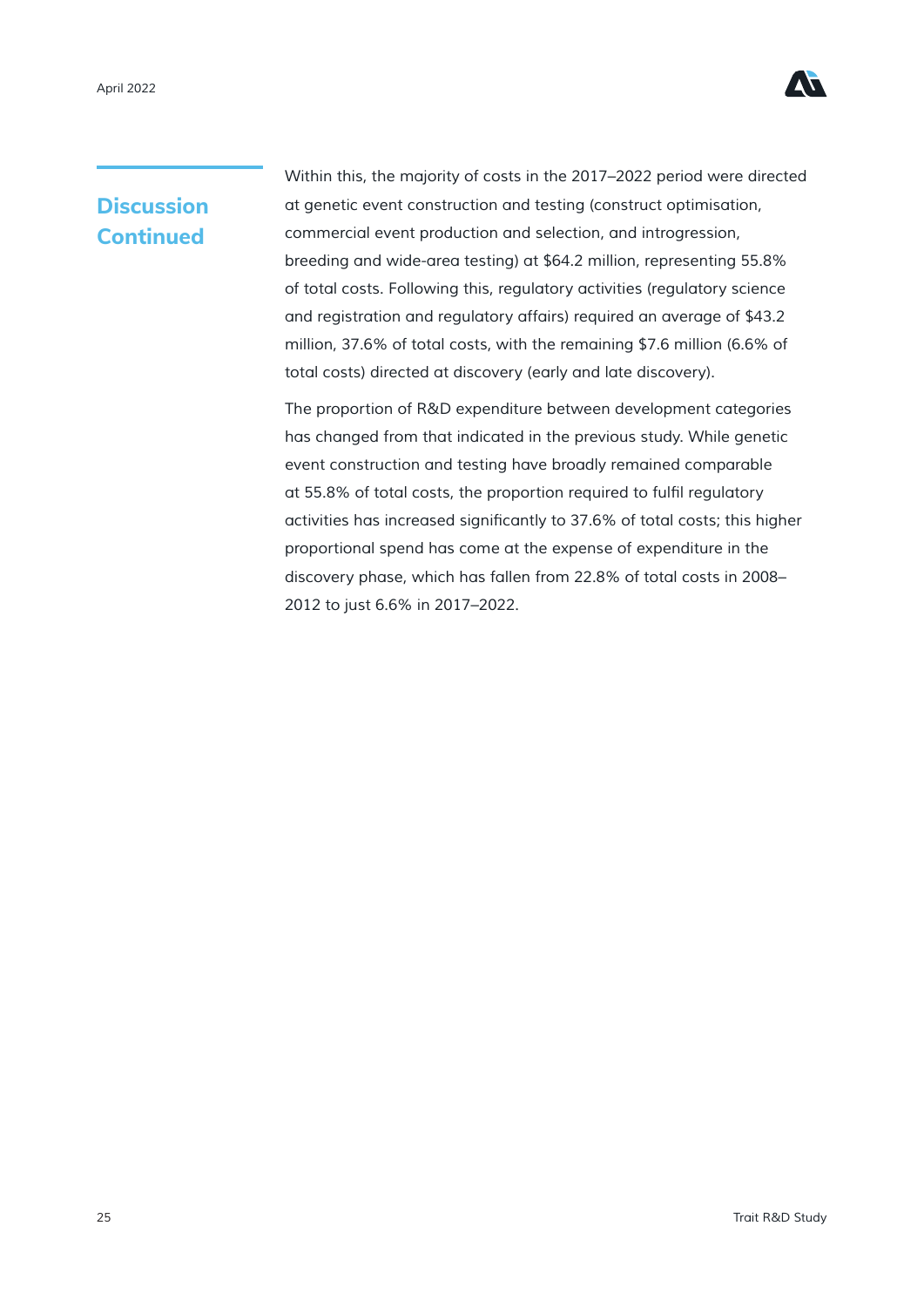

| <b>Total Costs Attributed to Each Development Category (\$ m.)</b> |           |       |           |       |  |  |  |  |  |
|--------------------------------------------------------------------|-----------|-------|-----------|-------|--|--|--|--|--|
| <b>Development Category</b>                                        | 2008-2012 | %     | 2017-2022 | %     |  |  |  |  |  |
| <b>Discovery</b>                                                   | 31.0      | 22.8  | 7.6       | 6.6   |  |  |  |  |  |
| Genetic Event Construction and Testing                             | 69.9      | 51.4  | 64.2      | 55.8  |  |  |  |  |  |
| Regulatory                                                         | 35.1      | 25.8  | 43.2      | 37.6  |  |  |  |  |  |
| Total                                                              | 136.0     | 100.0 | 115.0     | 100.0 |  |  |  |  |  |

*The study was also designed to show the time associated with bringing a new biotechnology-derived genetic trait to the point of commercialisation. Analysis of the submitted data shows that the nonconsecutive time required to complete the process was approximately 400.1 months for genetic traits brought to the point of commercialisation in 2017–2022.*  This is significantly longer than the 234.1 months described for the *genetic traits brought to the point of commercialisation in 2008–2012. When summing activity stages into development categories, it is clear that the greatest proportion of time spent is in the regulatory phase with a total of 204.5 months, representing 51.1% of the total time required to complete the R&D process. An average of 142.4 months (35.6%) was required to complete the genetic event construction and testing phase, with the remaining 53.2 months (13.3%) spent on the discovery phase.*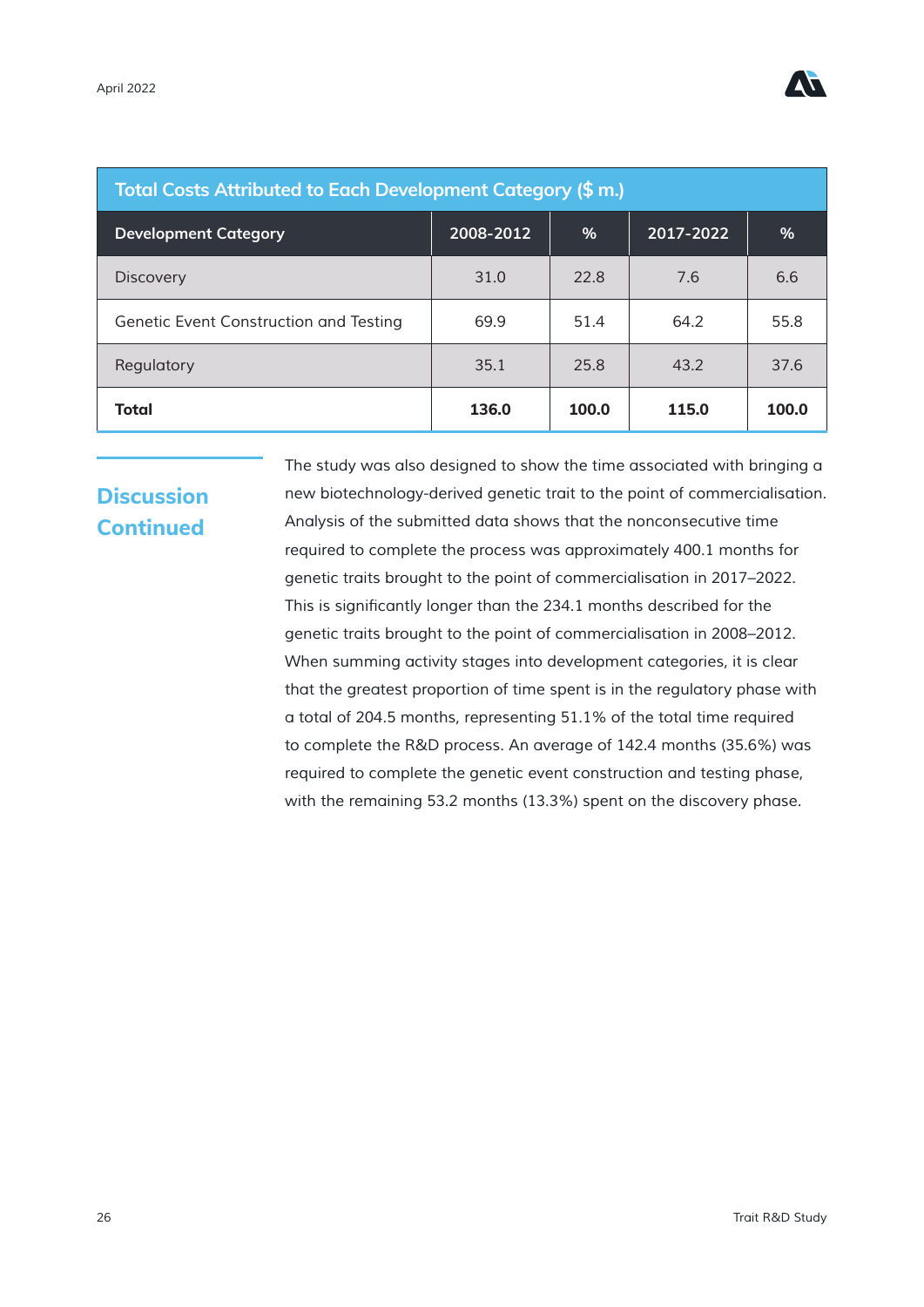

| <b>Non-Consecutive Time Attributed to Each Development Category (months)</b> |                         |       |           |               |  |  |  |  |  |
|------------------------------------------------------------------------------|-------------------------|-------|-----------|---------------|--|--|--|--|--|
| <b>Development Category</b>                                                  | $\overline{2008}$ -2012 | $\%$  | 2017-2022 | $\frac{0}{0}$ |  |  |  |  |  |
| <b>Discovery</b>                                                             | 53.9                    | 23.0  | 53.2      | 13.3          |  |  |  |  |  |
| Genetic Event Construction and Testing                                       | 94.2                    | 40.2  | 142.4     | 35.6          |  |  |  |  |  |
| Regulatory                                                                   | 86.0                    | 36.7  | 204.5     | 51.1          |  |  |  |  |  |
| <b>Total</b>                                                                 | 234.1                   | 100.0 | 400.1     | 100.0         |  |  |  |  |  |

*In comparison to the previous study, it is evident that the duration of the regulatory phase for genetic traits reaching the point of*  commercialisation in the 2017–2022 period has increased significantly, *approaching the duration of the entire R&D process for genetic traits reaching the point of commercialisation in the 2008–2012 period.*

*As with total costs, the non-consecutive duration of the genetic event construction and testing phase remained the closest to the previous study values at 35.6% of the time. The time spent in the discovery*  phase, meanwhile, has decreased from 23.0% in 2008–2012 to just *13.3% in 2017–2022.*

*While the summed duration of the non-consecutive activity stages does not accurately describe the total duration of the R&D process, it is*  indicative of the duration from project commencement to completion, *and it is included to show the duration of each incremental activity stage.*

*Companies were also asked to quantify the total duration of the R&D process in bringing a new biotechnology-derived genetic trait to the point of commercialisation. These responses were averaged to establish the mean duration of 16.5 years for a genetic trait commercialised between 2017 and 2022.*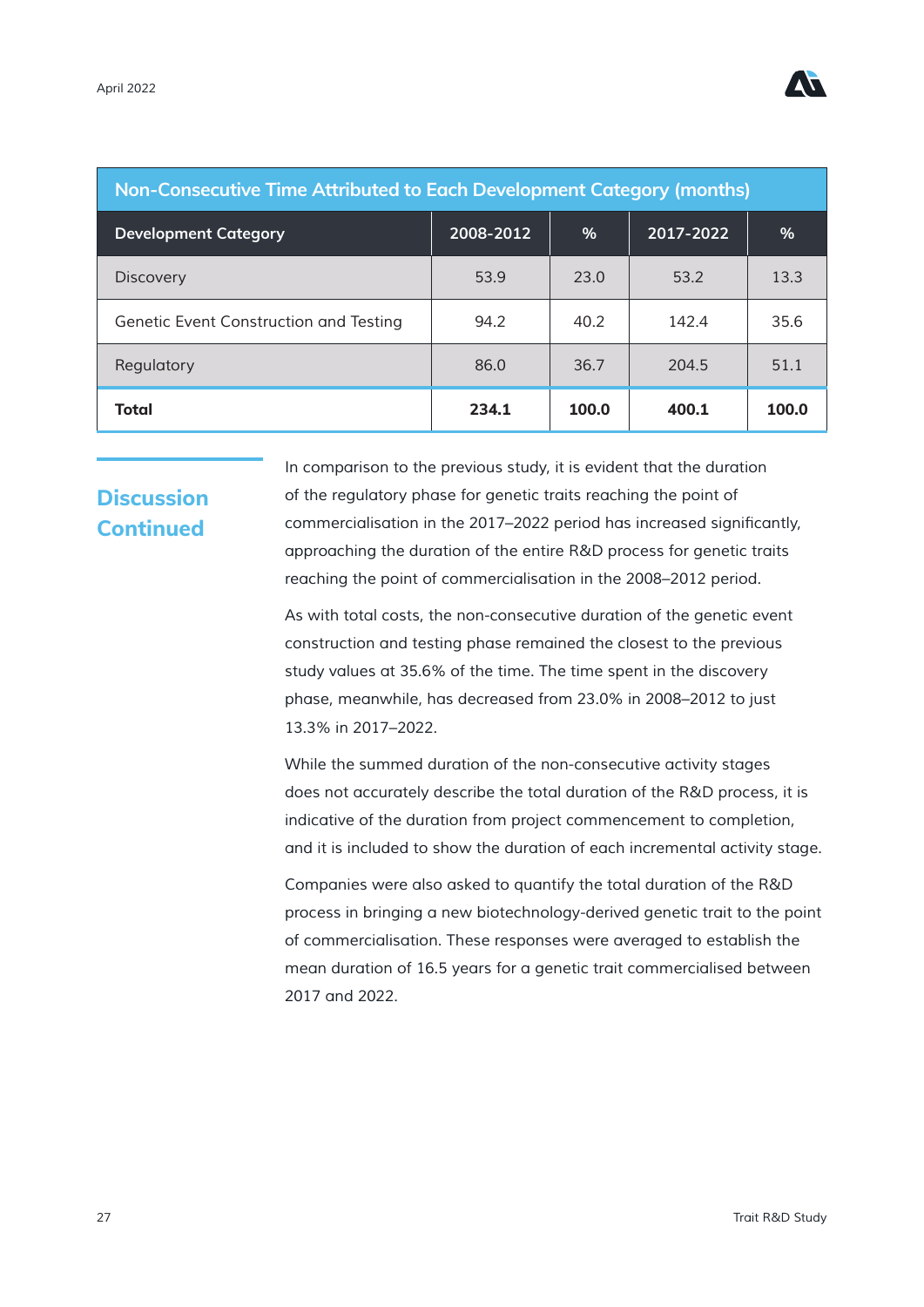

| Mean Duration to Bring a Genetic Trait to the Point of Commercialisation<br>by Crop and Period of Introduction (Years) |      |      |      |  |  |  |  |  |  |
|------------------------------------------------------------------------------------------------------------------------|------|------|------|--|--|--|--|--|--|
| 2008-2012<br>2017-2022<br>Crop<br>% Change                                                                             |      |      |      |  |  |  |  |  |  |
| Maize                                                                                                                  | 12.0 | 20.0 | 66.3 |  |  |  |  |  |  |
| Soybean                                                                                                                | 16.3 | 16.6 | 1.8  |  |  |  |  |  |  |
| Cotton                                                                                                                 | 12.7 | 13.0 | 2.4  |  |  |  |  |  |  |
| Canola                                                                                                                 | 11.7 | N/A  | N/A  |  |  |  |  |  |  |
| <b>All Crops</b>                                                                                                       | 13.1 | 16.5 | 26.0 |  |  |  |  |  |  |
| <b>All Crops Excluding Canola</b>                                                                                      | 13.7 | 16.5 | 20.7 |  |  |  |  |  |  |

*The table above compares the mean duration to bring a genetic trait to the point of commercialisation by crop, for the periods 2008–2012 and 2017–2022. At the "all crop" level, the analysis shows that the mean duration has increased by 26.0%, with the greatest increase in duration for maize (+66.3%), followed by cotton (+2.4%) and soybean (+1.8%). Responses in the latest survey did not include any for canola; when excluding canola responses from the previous study, the mean duration for all crops rose by 20.7%.*

*It is evident from the analysis of the submitted data showing the nonconsecutive time required to complete the R&D process that the primary reason for the sharp rise in overall duration is the greatly increased period required to complete the regulatory process. However, a secondary contributing factor is the large rise in the time required to complete the introgression, breeding and wide-area testing activity stage.*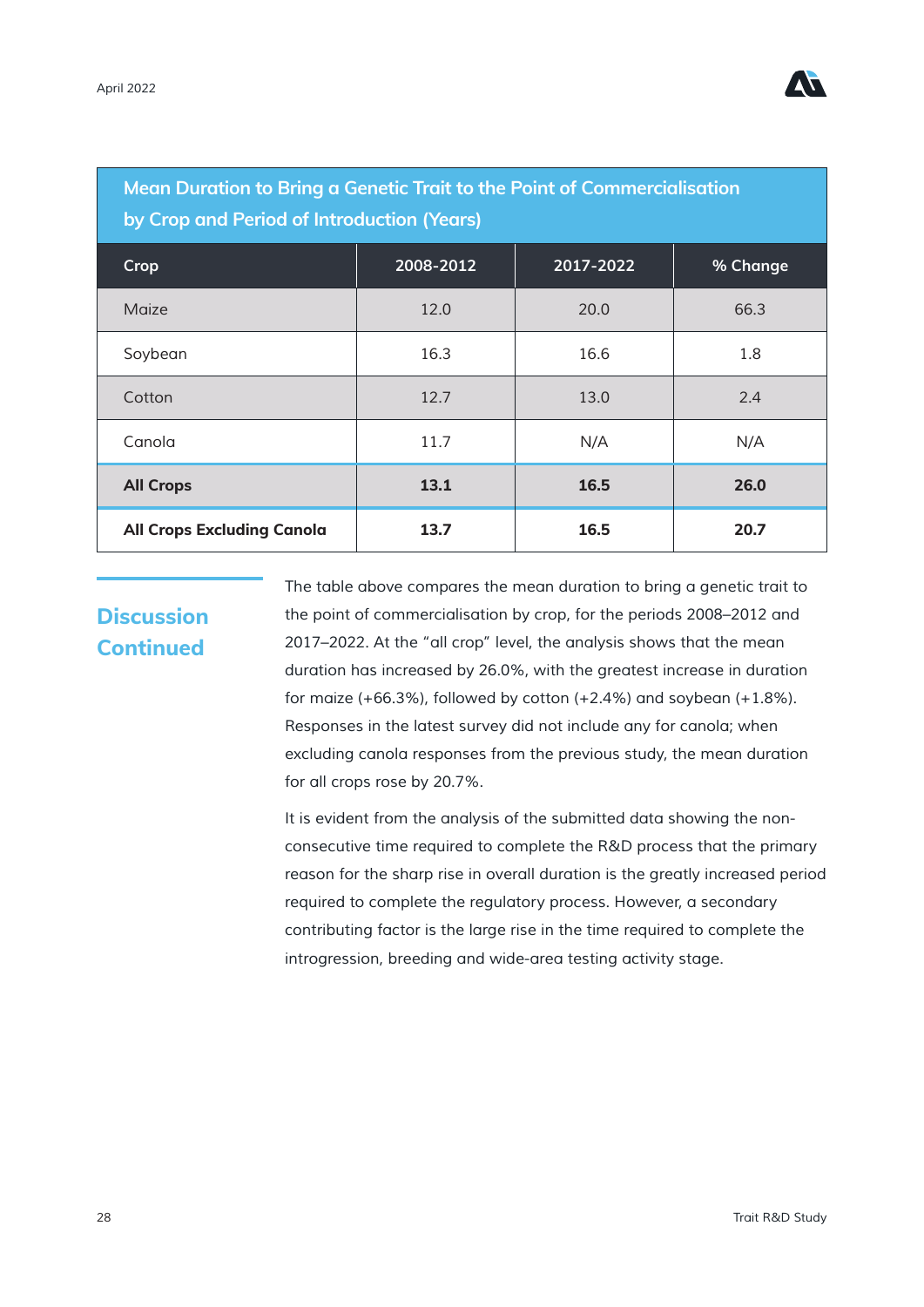

# **Key Results of the Study**

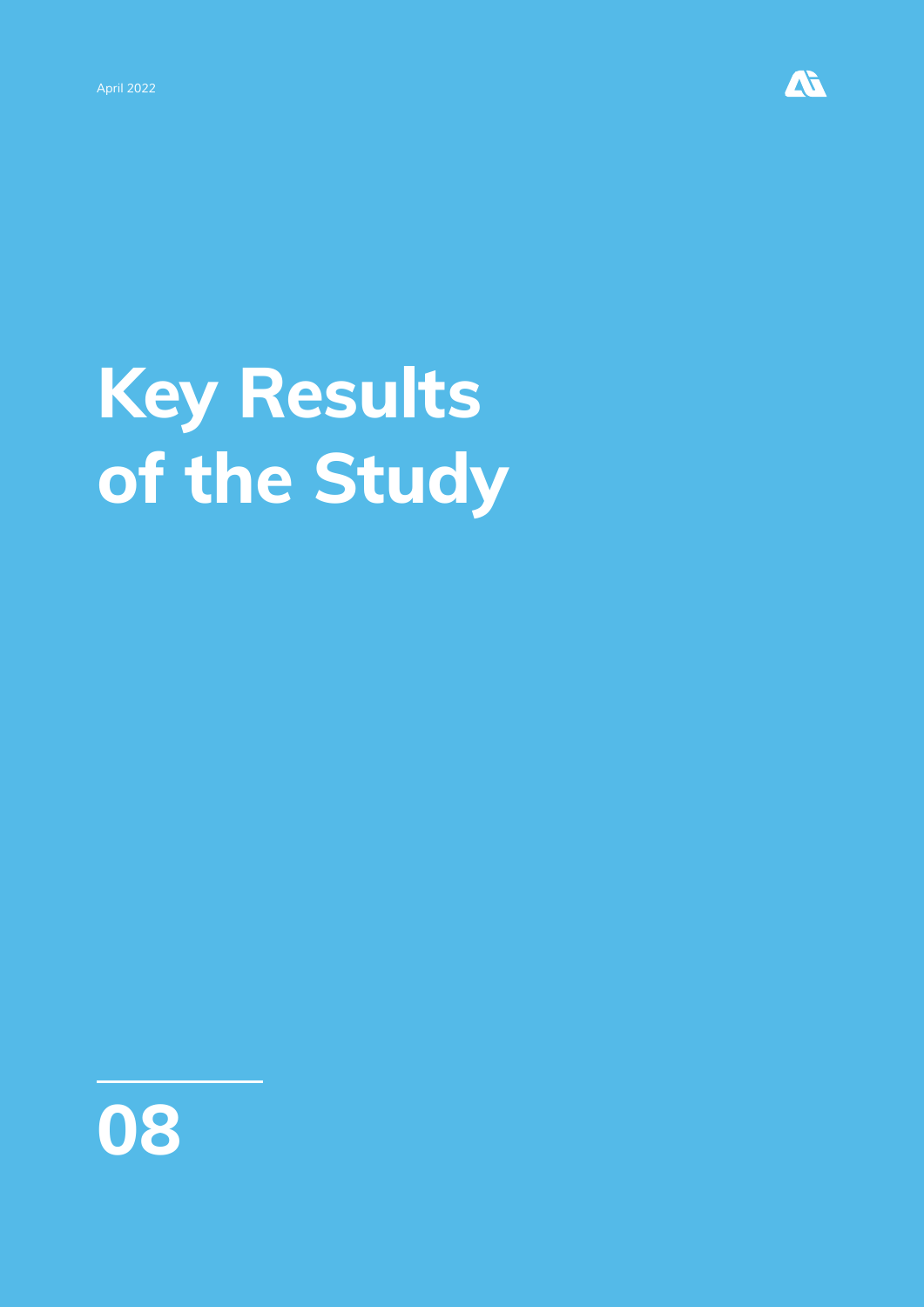

#### **Key Results of the Study**

- *The cost of discovery, development and authorisation of a new plant biotechnology-derived genetic trait commercialised in the period from 2017 to 2022 is \$115.0 million.*
- *The discovery phase of the process accounted for 6.6% of total costs and 13.3% of the non-consecutive total time.*
- *The genetic event construction and testing phase represented 55.8% of total costs and 35.6% of the non-consecutive total time.*
- *The regulatory phase, the longest duration of the overall process, accounted for 37.6% of total costs and 51.1% of the non-consecutive total time.*
- *The mean duration to bring a genetic trait to the point of commercialisation in 2017–2022 was 16.5 years. However, this study did not assess the time required to develop stacked trait varieties, which commonly represent commercial seed product offerings.*
- As indicated by a comparison with the previous study, the cost of *discovery, development and authorisation of a new plant biotechnologyderived genetic trait has declined from \$136 million in the 2008–2012 period to the current value of \$115 million, whilst the time required to complete the process has increased from 13.1 years to 16.5 years.*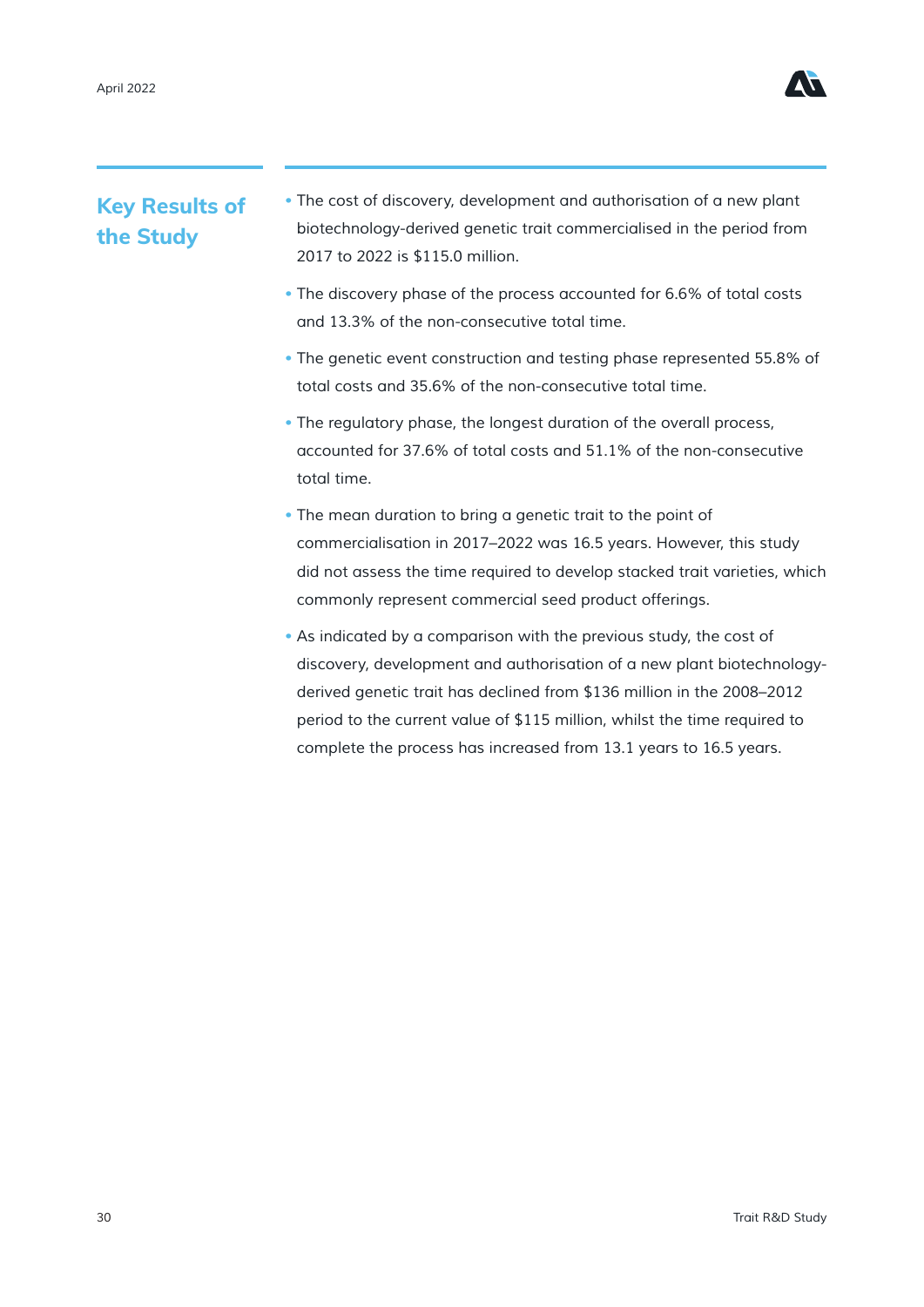

# **Survey Repsonse Variance**

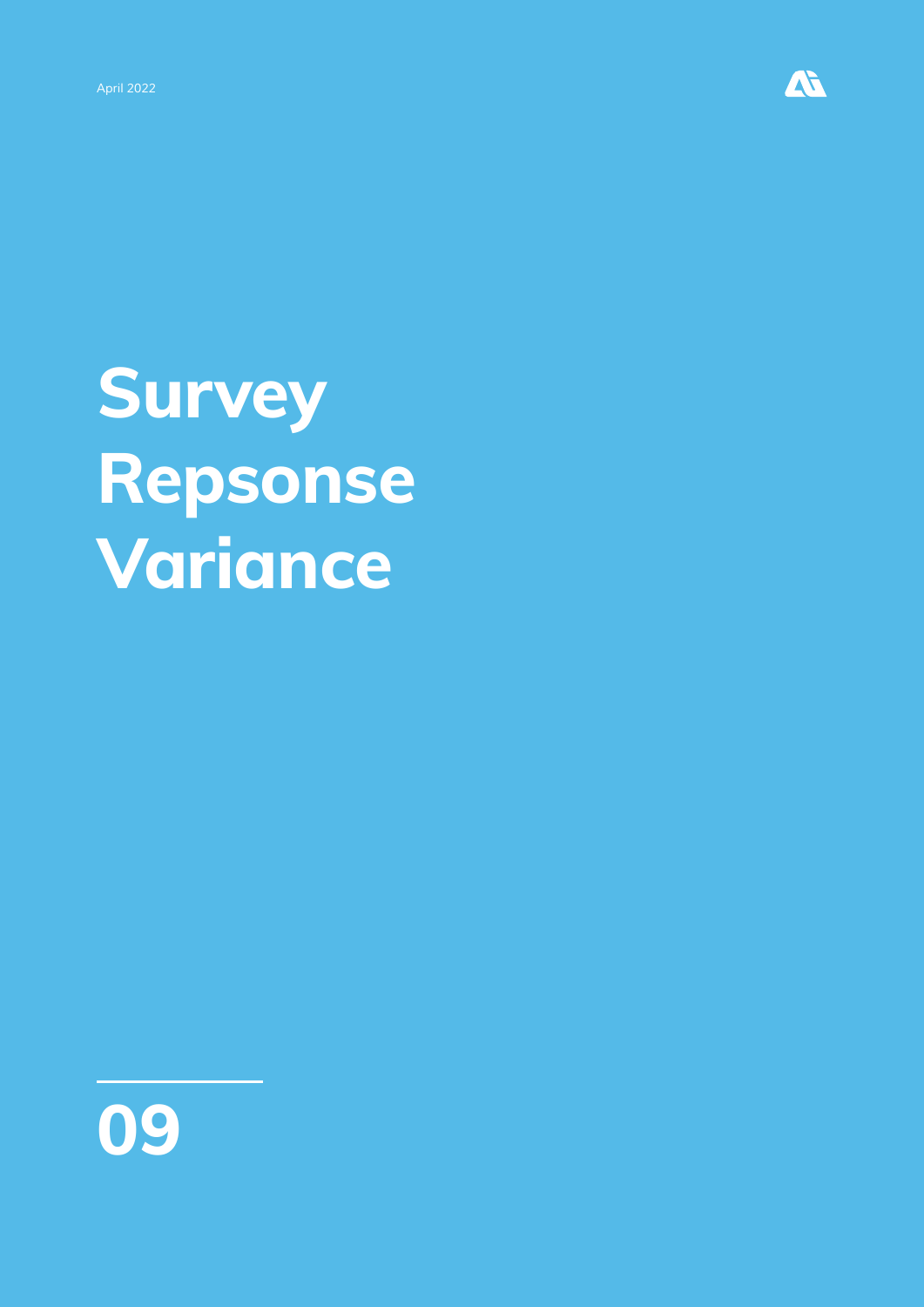

### **Survey Response Variance**

*As described in Methods, participating companies were surveyed to establish a mean cost for the discovery, development and authorisation of a new plant biotechnology-derived genetic trait that was introduced or scheduled for introduction between 2017 and 2022.*

#### **Cost to Bring a Genetic Trait to the Point of Commercialisation 2017–2022 (\$ m.)**



*The graph above shows the mean cost to bring a genetic trait to the point of commercialisation between 2017 and 2022, compared to the standard deviation of responses. The graph highlights the variation in the survey responses; however, this is not unexpected, as each company may have a different commercial strategy that ultimately dictates R&D expenditure*  and/or difference in crop focus, thus leading to significant differences in *the cost of genetic trait development.*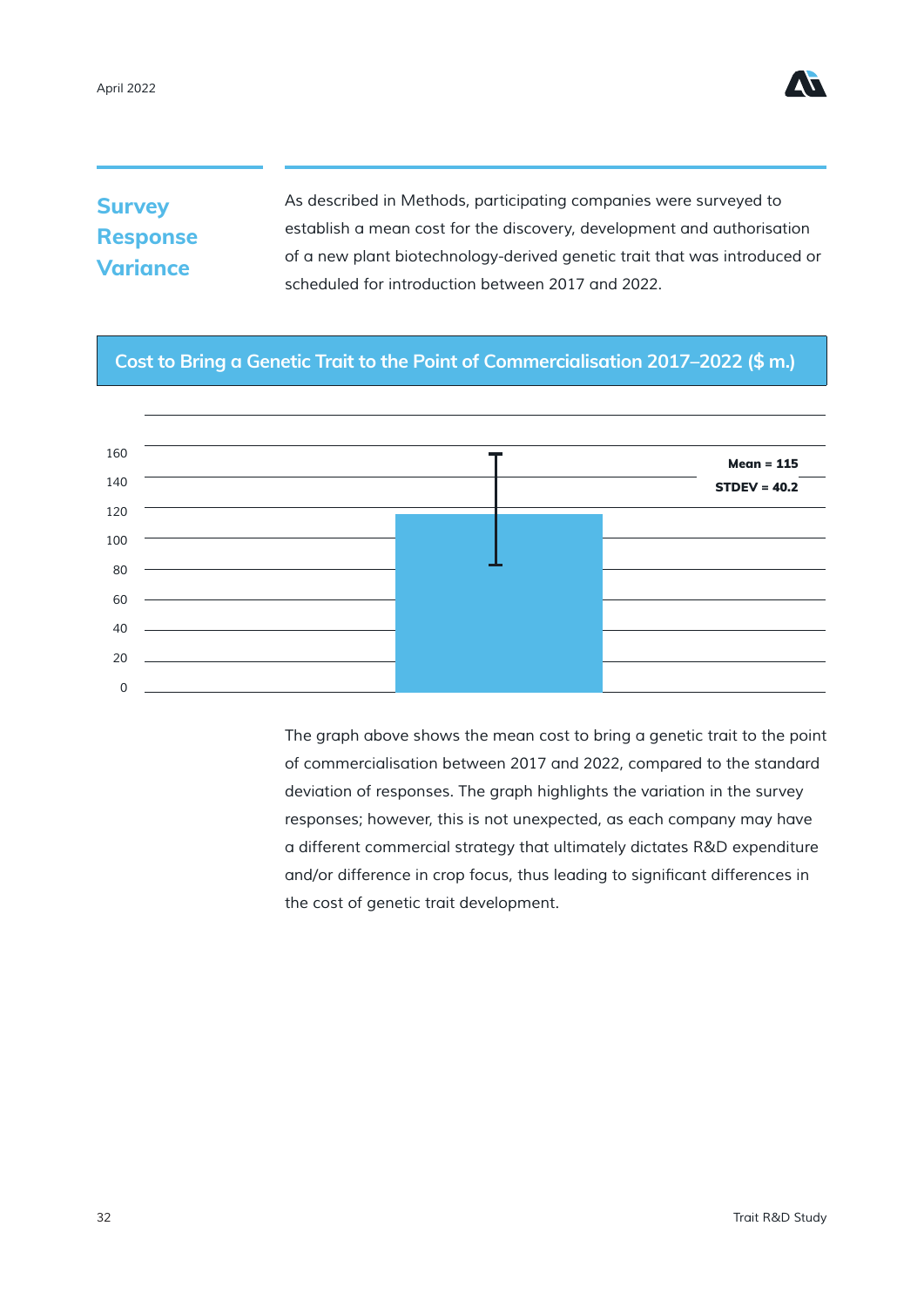

# **Appendix 1: Study Plan**



**10 All information provided by**<br>**10 All information provided by**<br>**10** *All information provided by***<br>
10 <b>***All information provided by*<br>
10 *All information provided by*<br>
10 *All information provided by respondents will be anonymised,*  with all data in the final published *report being mean values.*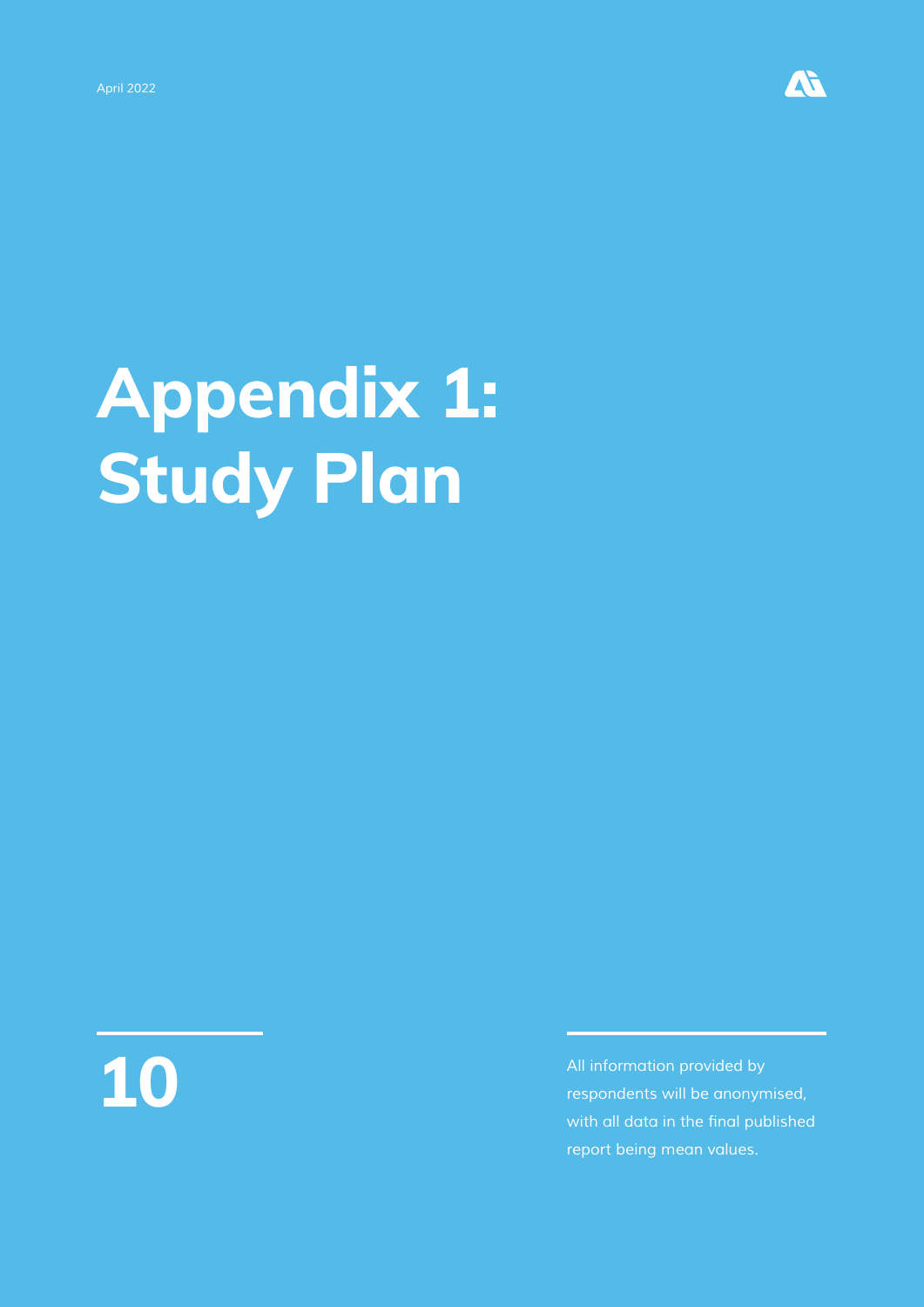

### **Company Information**

*All information provided by respondents will be anonymised, with all data*  in the final published report being mean values.

*Please provide the name of the company and the currency used in responses to the questionnaire. Any non-US dollar currencies will be converted to US dollars using average yearly exchange rates.*

| Company Name               |  |
|----------------------------|--|
| Currency Used <sup> </sup> |  |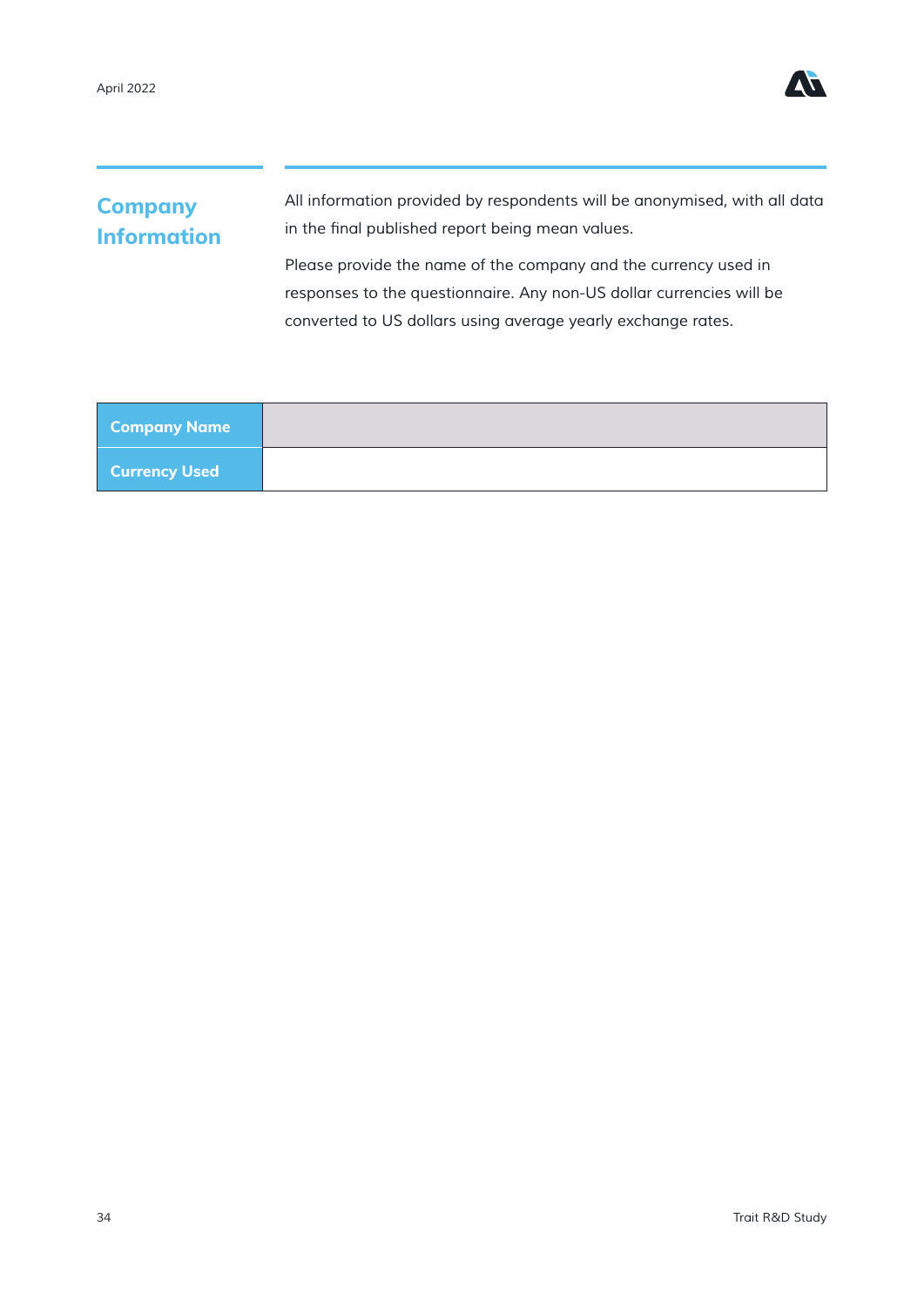

# **Summary**

**10** *The primary aim of this study is to continue previous analysis and provide an up-to-date view on the cost and duration associated with the discovery, development and authorisation of a new plant biotechnology-derived trait that has received cultivation approval in at least two countries and*  import approvals from at least five *countries.*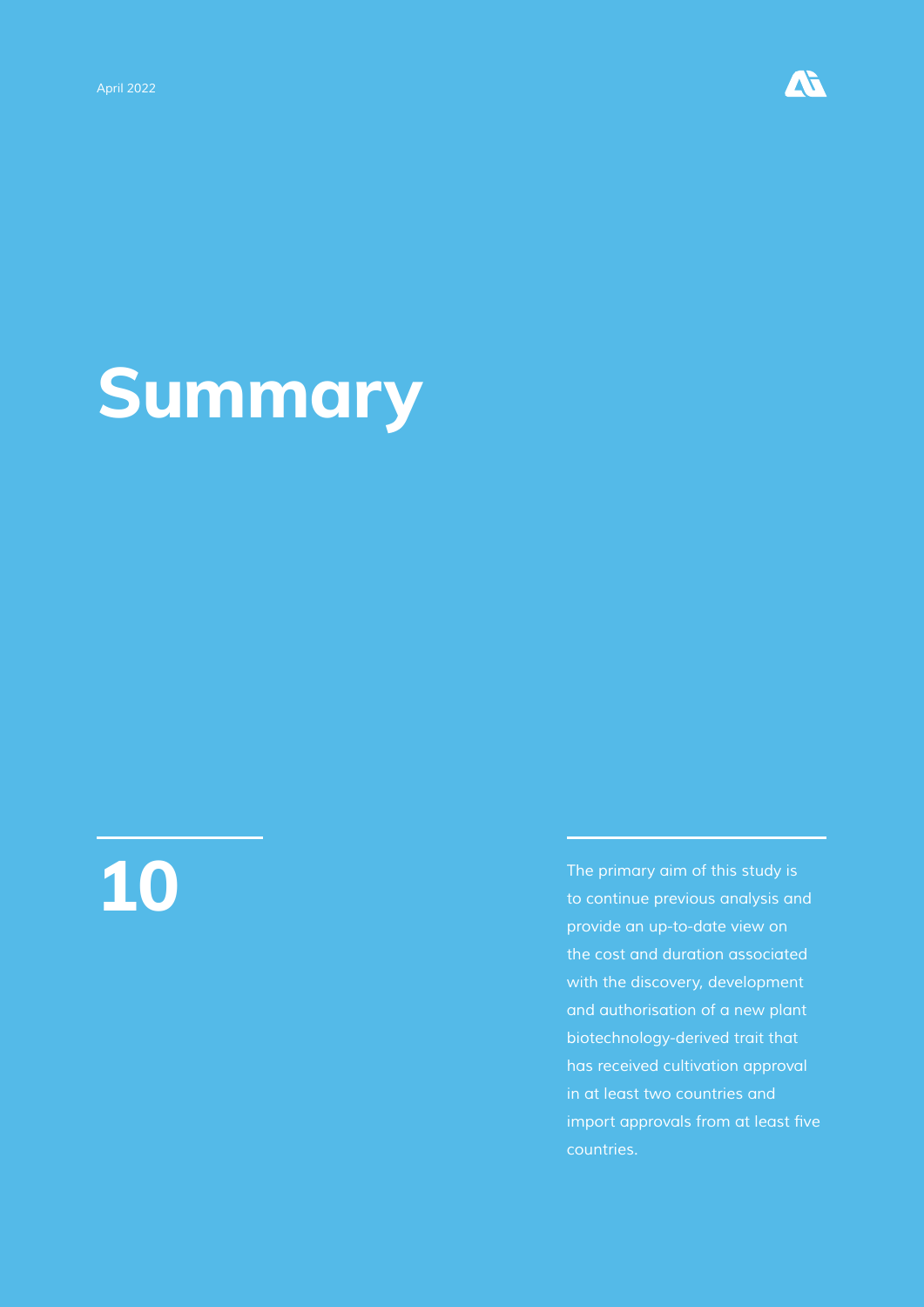

#### **Summary**

*The primary aim of this study is to continue previous analysis and provide an up-to-date view on the cost and duration associated with the discovery, development and authorisation of a new plant biotechnologyderived trait that has received cultivation approval in at least two*  countries and import approvals from at least five countries.

*The leading R&D-focused seed companies are being asked to participate in a black box study by providing data via a questionnaire. The questionnaire is separated into three sections:* **Cost, Time by Activity Stage (non-consecutive)** *and* **Time by Activity Stage (consecutive).**

**Part 1: Cost** *– shows the level of expenditure in each of the activity stages.*

**Part 2: Time by Activity Stage (Non-Consecutive)** *– describes the incremental length of time required to complete each individual activity stage, measured in months. As activity stages may occur simultaneously, the sum total of time spent in each activity stage may be in excess of the total linear time.*

**Part 3: Time by Activity Stage (Consecutive)** *– describes the total (actual) length of time required to successfully bring a biotechnologyderived trait from discovery to commercialisation, measured in years and by crop.*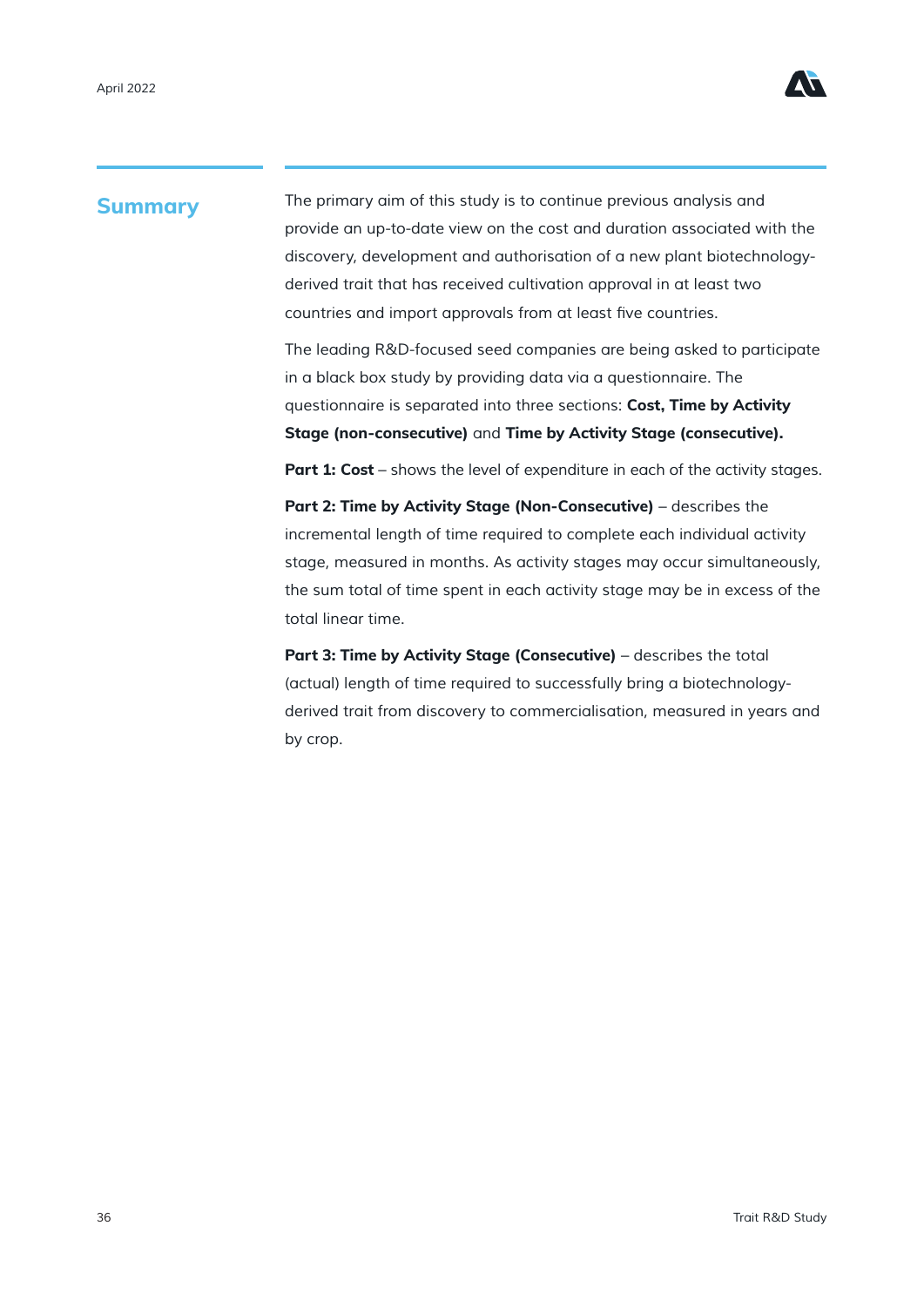

### **Summary Continued**

| <b>Example of How Activity Stages May Be Segmented by Year</b> |              |                |              |                        |                  |                       |                   |                                                    |                      |                           |    |                                              |    |    |        |
|----------------------------------------------------------------|--------------|----------------|--------------|------------------------|------------------|-----------------------|-------------------|----------------------------------------------------|----------------------|---------------------------|----|----------------------------------------------|----|----|--------|
|                                                                |              | Discovery      |              |                        | Proof of Concept |                       | Early Development |                                                    | Advanced Development |                           |    | Prelunch                                     |    |    | Launch |
| <b>R&amp;D</b><br><b>Phases</b>                                |              |                |              |                        |                  |                       |                   |                                                    |                      |                           |    |                                              |    |    |        |
| Years<br>for R&D                                               | $\mathbf{1}$ | $\overline{2}$ | $\mathsf{3}$ | $\overline{4}$         | 5                | 6                     | $\overline{7}$    | 8                                                  | $\mathsf 9$          | 10                        | 11 | 12                                           | 13 | 14 | 15     |
| Activity<br><b>Stages</b>                                      |              |                |              |                        |                  |                       |                   |                                                    |                      |                           |    |                                              |    |    |        |
|                                                                |              |                |              | <b>Early Discovery</b> |                  |                       |                   |                                                    |                      |                           |    |                                              |    |    |        |
|                                                                |              |                |              |                        |                  | <b>Late Discovery</b> |                   |                                                    |                      |                           |    |                                              |    |    |        |
|                                                                |              |                |              |                        |                  |                       |                   | <b>Construct Optimisation</b>                      |                      |                           |    |                                              |    |    |        |
|                                                                |              |                |              |                        |                  |                       |                   | <b>Commerical Event Production &amp; Selection</b> |                      |                           |    |                                              |    |    |        |
|                                                                |              |                |              |                        |                  |                       |                   |                                                    |                      |                           |    | Introgression, Breeding * Wide-Area Testing  |    |    |        |
|                                                                |              |                |              |                        |                  |                       |                   |                                                    |                      | <b>Regulatory Science</b> |    |                                              |    |    |        |
|                                                                |              |                |              |                        |                  |                       |                   |                                                    |                      |                           |    | <b>Registration &amp; Regulatory Affairs</b> |    |    |        |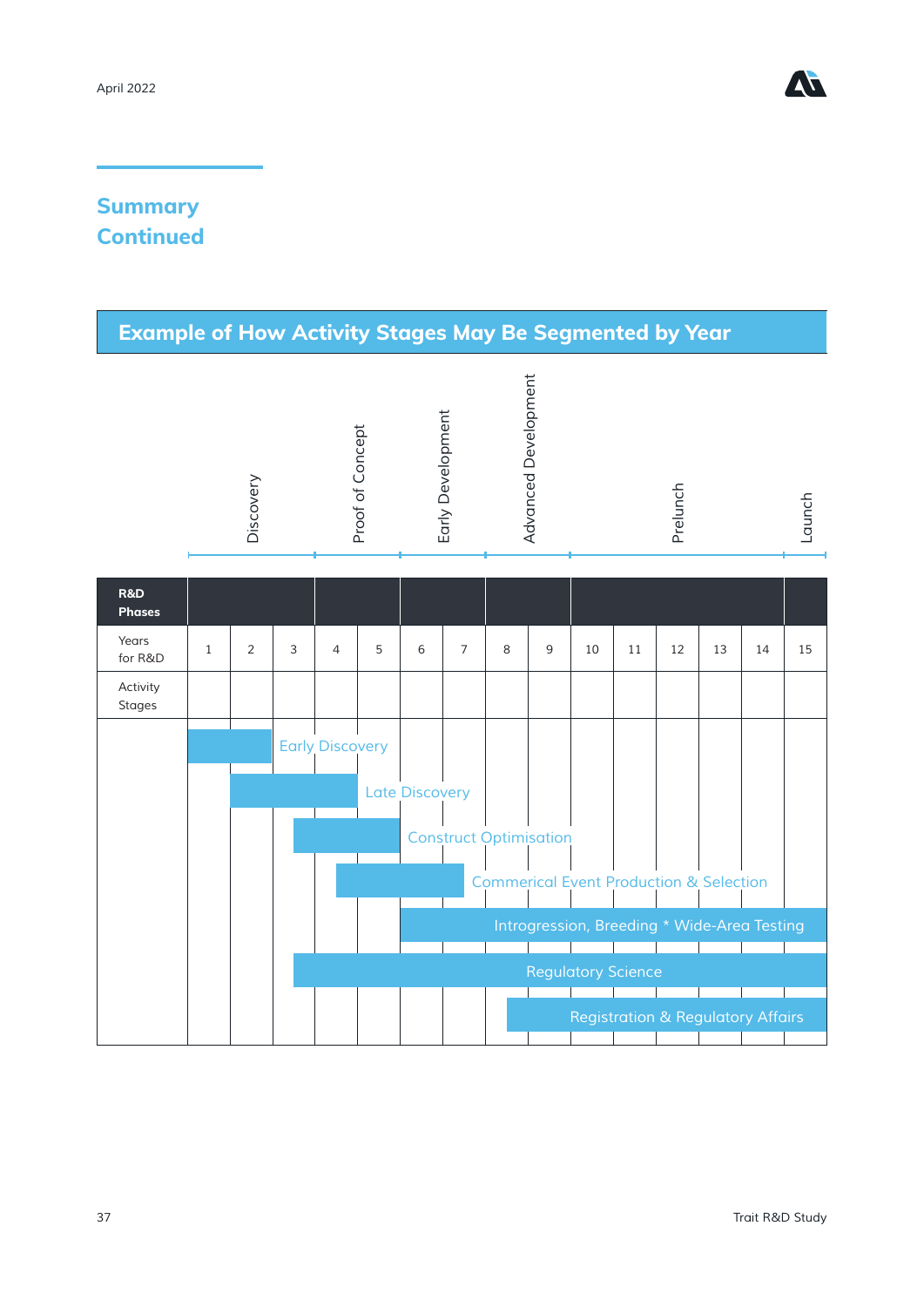

# **Appendix 2: Questionnaire**



**11** *The data in this section will be used to illustrate the level of expenditure at each activity stage as well as the total spent on bringing a biotechnologyderived trait from discovery to commercialisation.*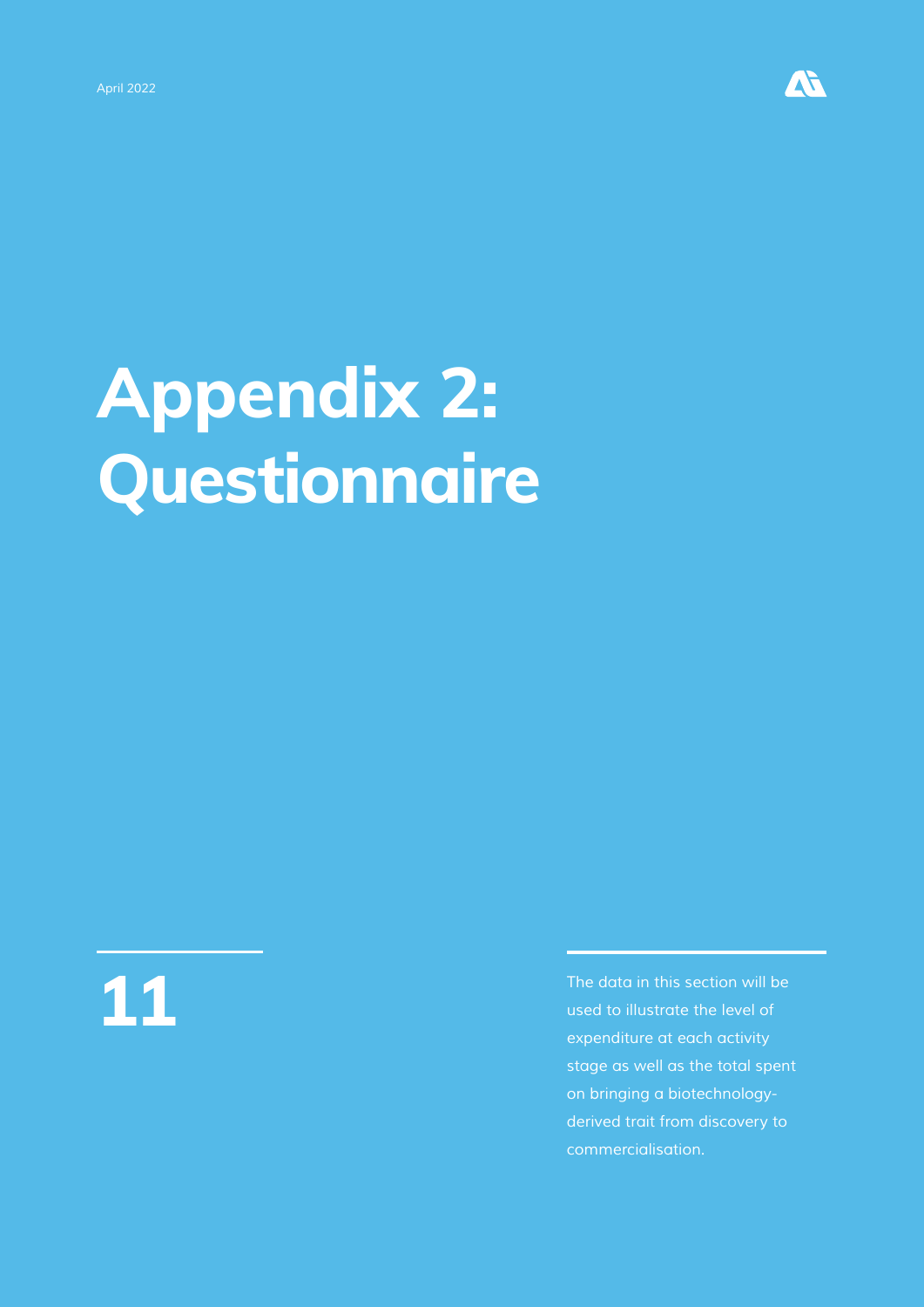

#### **Questionnaire**

#### *Part 1: Cost*

*The data in this section will be used to illustrate the level of expenditure at each activity stage as well as the total spent on bringing a biotechnology-derived trait from discovery to commercialisation.*

- *1. The event may be commercialised as a single trait or as part of a stacked trait product.*
- *2. Provide the compiled total expenditure to cover all costs associated*  with the activities defined in each activity stage.
- *3. If the compiled expenditure information spans two or more of the activity stages, please provide the value and indicate the relevant activity stages represented by the value given.*
- *4. If unable to provide a single value investment estimate, please provide a range where the total range is no more than 10% of the median of the range.*
- *5. Provide cost estimates on a fully loaded basis to include as many of the following as possible:*
	- *a. R&D staff*
	- *b. General R&D operating costs*
	- *c. External R&D collaboration, contract and testing costs*
	- *d. Capital depreciation for the R&D facilities required to execute the work*
	- *e. R&D collaboration costs for any activity stages*
	- *f. Upfront payments and/or royalties for inward licensed events,*  technologies or components specific to the trait
	- *g. Costs to discover and develop promoters and selectable markers used to generate the events (total if unique to the event or prorata if used for multiple events).*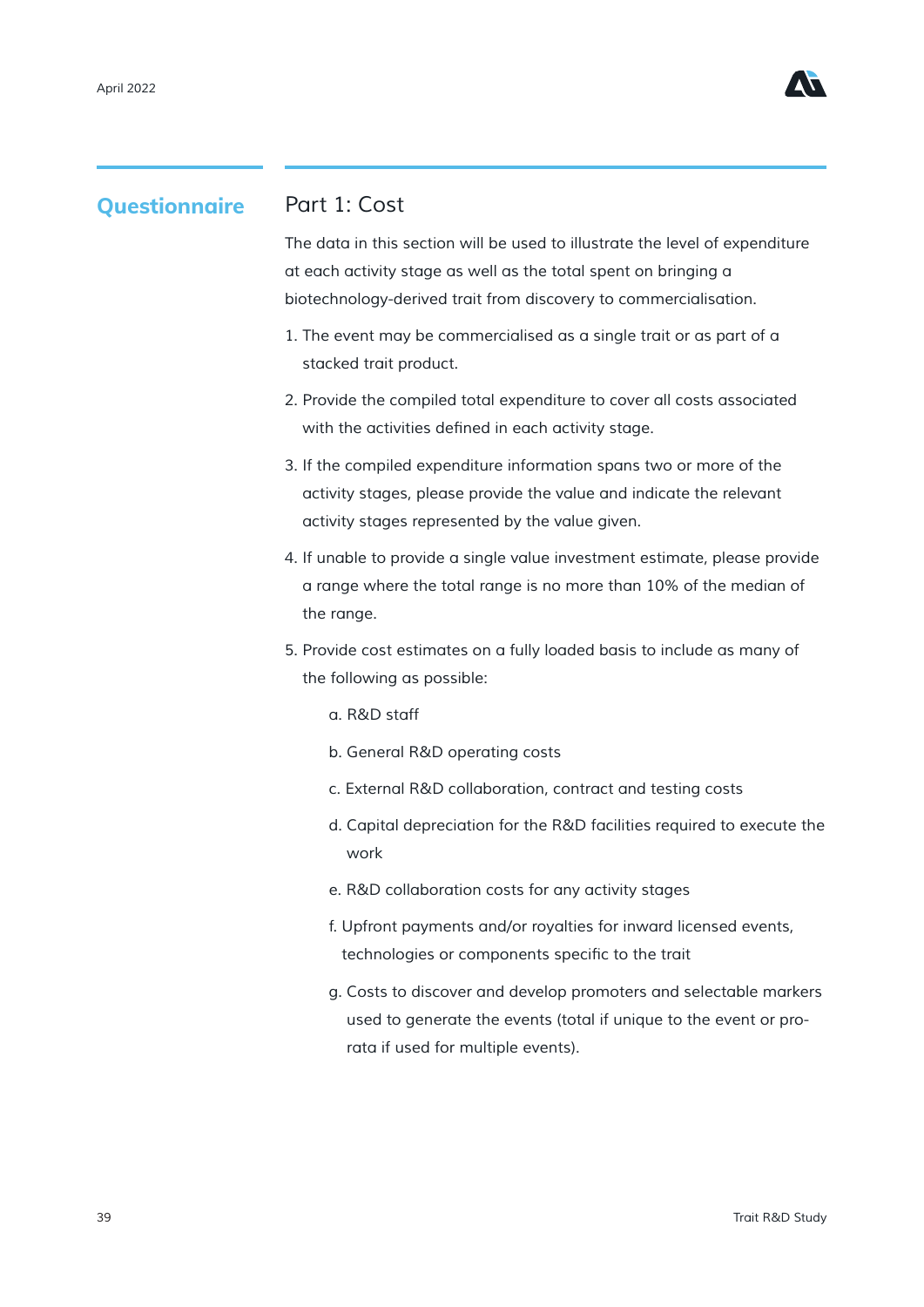

### **Questionnaire Continued**

*6. For e. and f. above, please allocate the costs to the activity stage(s) in which the comparable inhouse activity would normally take place.*

#### **7. Do not include the following costs:**

- *a. Further discovery and development activities to generate backup genes and events represented in this study until the "winner" reached the marketplace*
- *b. Breeding and development costs for stacks containing the event*
- *c. Costs for biotechnology affairs, government affairs, industry affairs and public acceptance to enable the commercial launch of a product*
- *d. Direct capital expenditures (capital represented on a depreciated basis; see #5d above)*
- *e. Commercial seed production costs*
- *f. Amortisation of merger or acquisition costs*
- *g. Post commercial launch development*
- *h. Product monitoring and stewardship*
- *i. Patent and litigation costs*
- j. Sales and marketing costs

*8. Please indicate on the form the fully loaded basis for the costs you are reporting.*

*9. Provide costs in your local currency. This will be converted during the process.*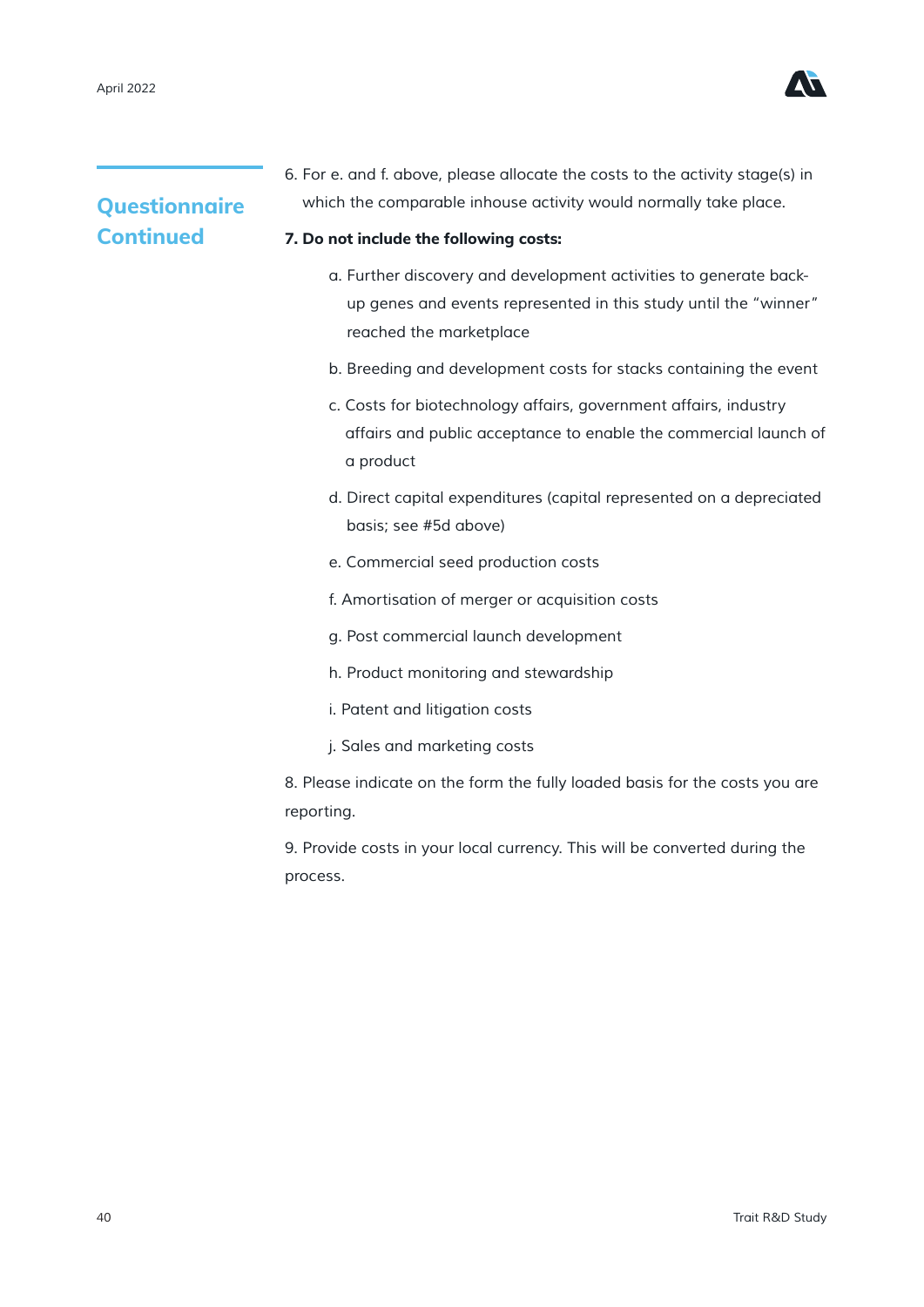

#### **Questionnaire**

### *Part 2: Time by Activity Stage (Non-Consecutive)*

*The data provided in this section will be used to show how long it takes to complete each activity stage in isolation. The questionnaire asks for data*  for biotechnology-derived traits commercialised in the five years between *2012 and 2017, as well as a comparable trait commercialised from 2017 to the present day.*

*Please provide an estimate for the length of time it took to complete each activity stage. When responding with data for the time period 2012–2017, please use the same trait used in Part 1. Please provide duration in months.*

*†Same genetic event used when responding in Part 1 Note: any inward licensed or acquired event, please asterisk*

For traits that have been discovered by another company and are now in *possession either through inward licensing or as a result of acquisition, please complete the questionnaire by estimating when the trait entered activity stage 1. Any trait inward licensed or acquired, please asterisk.*

| <b>Activity Stage</b>                                    | <b>Duration of an event</b><br>commercialised<br>between 2012 & 2017 <sup>t</sup> | <b>Duration of an event</b><br>commercialised<br>from 2017-present |
|----------------------------------------------------------|-----------------------------------------------------------------------------------|--------------------------------------------------------------------|
| 1. Early Discovery                                       |                                                                                   |                                                                    |
| 2. Late Discovery                                        |                                                                                   |                                                                    |
| 3. Construct Optimisation                                |                                                                                   |                                                                    |
| 4. Commercial Event<br>Production & Selection            |                                                                                   |                                                                    |
| 5. Introgression, Breeding &<br><b>Wide-Area Testing</b> |                                                                                   |                                                                    |
| 6. Regulatory Science                                    |                                                                                   |                                                                    |
| 7. Registration & Regulatory<br><b>Affairs</b>           |                                                                                   |                                                                    |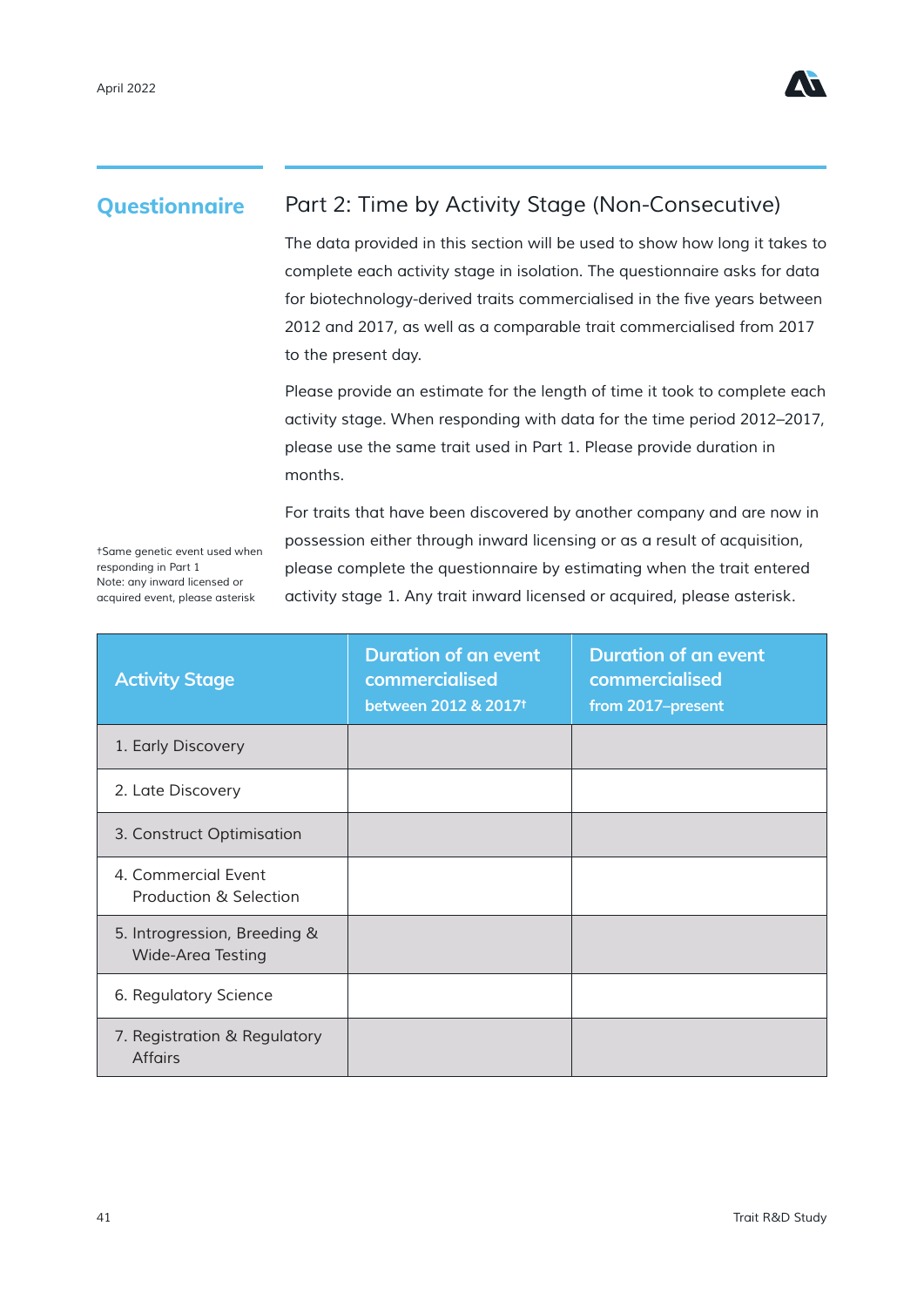

#### **Questionnaire**

#### *Part 3: Time by Activity Stage (Consecutive)*

*The data in this section will be used to show the total time taken to bring a biotechnology-derived trait from discovery to commercialisation.*

As a result of the overlapping nature of the activity stages during *the R&D process, the total time taken to bring a trait from discovery to commercialisation cannot be calculated from the data in Part 2. Please estimate the total time taken to bring a trait from discovery to commercialisation in years. For traits still in the research phase that are scheduled to be commercialised no later than 2022, please estimate future time scales.*

For traits that have been discovered by another company and are now in *possession either through inward licensing or as a result of acquisition, please complete the questionnaire by estimating when the event entered activity stage 1. Any event inward licensed or acquired, please asterisk.*

*Note: any inward licensed or acquired event, please asterisk*

| <b>Trait</b>   | Crop | <b>Month and Year of Start</b><br>of Activity Stage 1 | <b>Month and Year of Commercialisation</b> |
|----------------|------|-------------------------------------------------------|--------------------------------------------|
| $\mathbf{1}$   |      |                                                       |                                            |
| 2              |      |                                                       |                                            |
| $\mathsf 3$    |      |                                                       |                                            |
| $\overline{4}$ |      |                                                       |                                            |
| 5              |      |                                                       |                                            |
| 6              |      |                                                       |                                            |
| $\overline{7}$ |      |                                                       |                                            |
| $\,8\,$        |      |                                                       |                                            |
| 9              |      |                                                       |                                            |
| 10             |      |                                                       |                                            |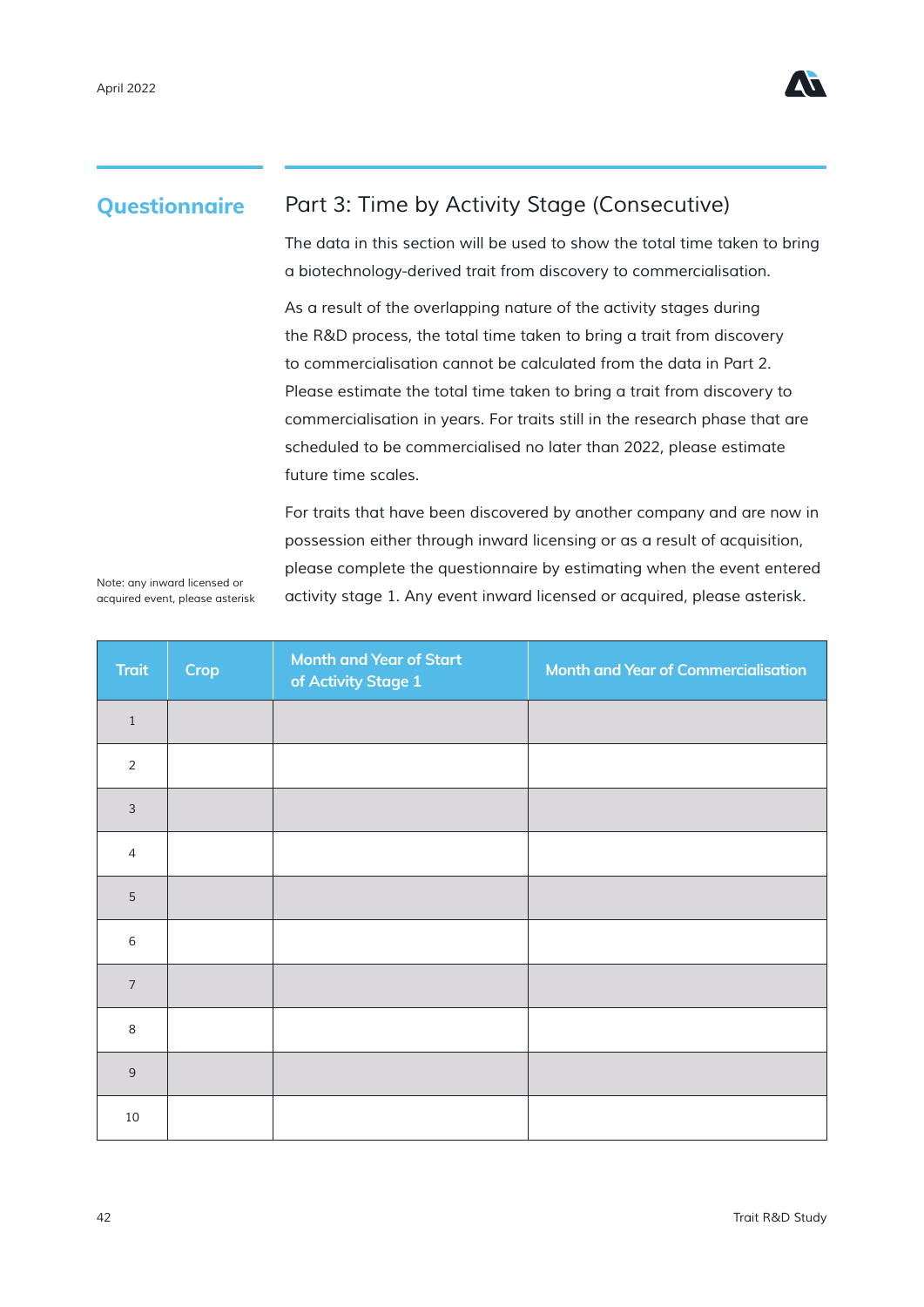

# **Disclaimer**

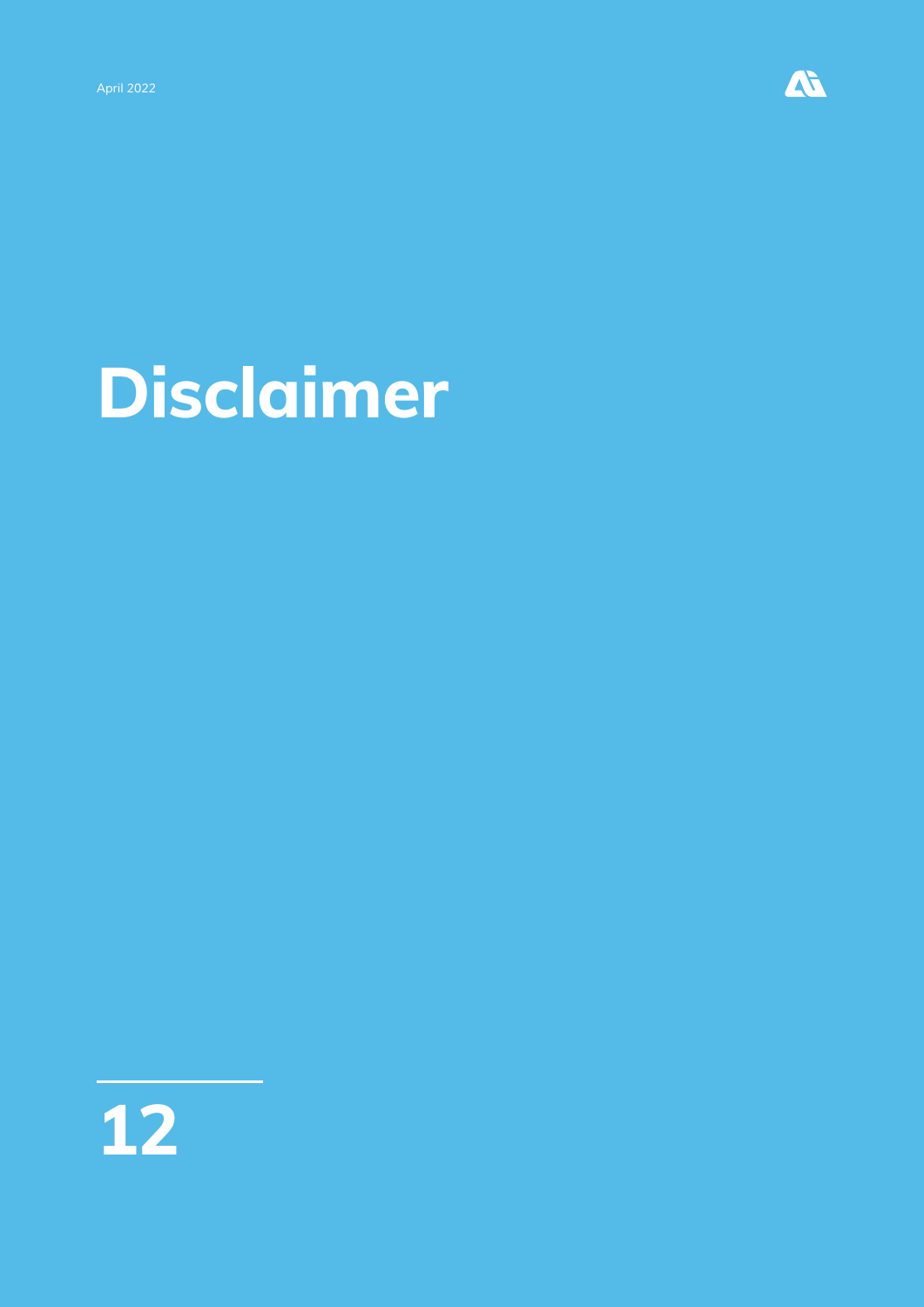

#### **Disclaimer**

*The information contained in this document constitutes our best*  judgement at the time of publication and is subject to change *without notice.*

*No part of this document should be considered as advice or a recommendation to investors or potential investors.*

*Agbioinvestor and its owners, collaborating partners, agents and employees cannot be held liable for the use of and reliance of*  the opinions, estimates, forecasts, findings or any other data in *this document.*